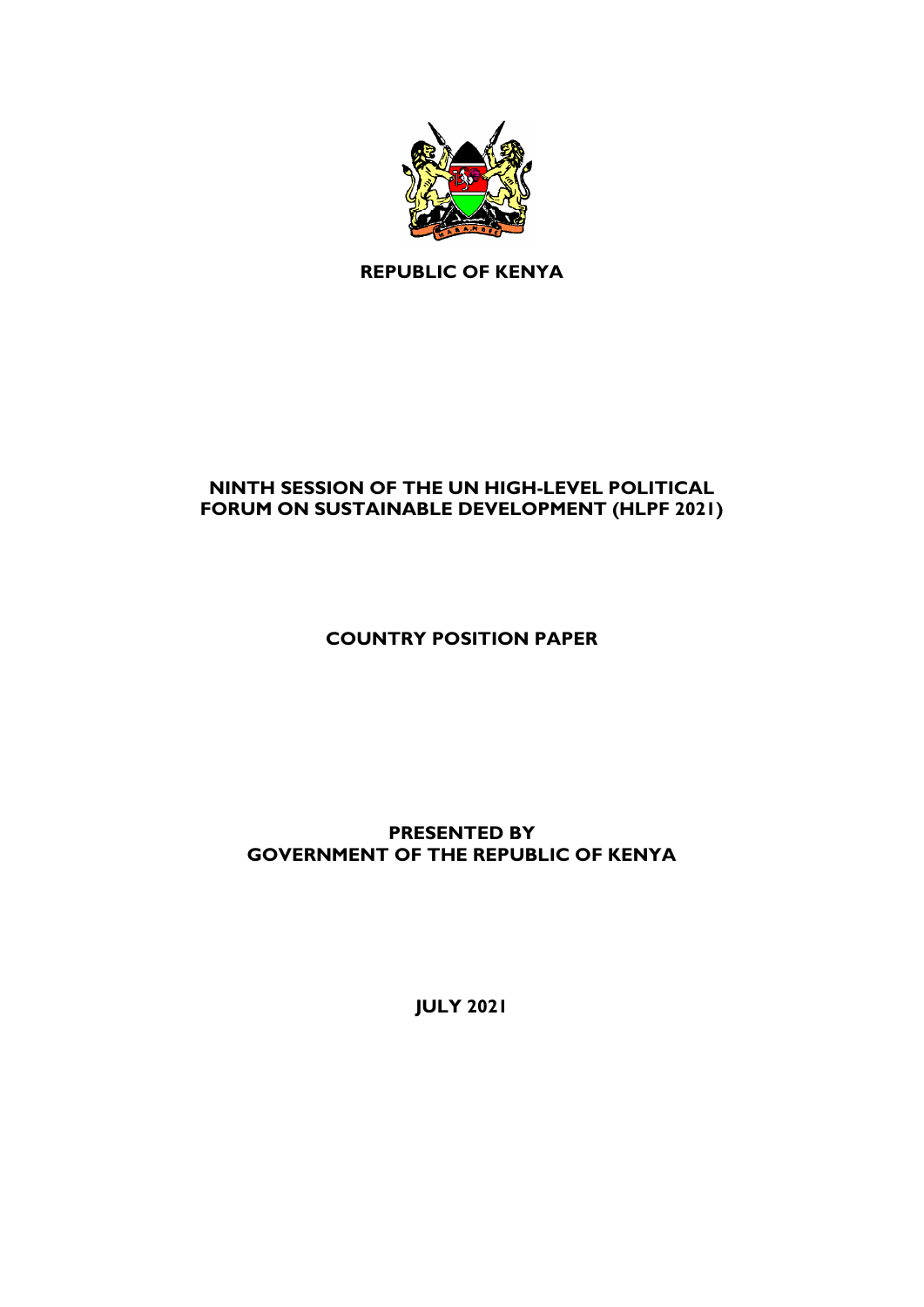# **Contents**

| 1.0  |  |
|------|--|
| 2.0  |  |
| 3.0  |  |
| 3.1  |  |
| 3.2  |  |
| 3.3  |  |
| 3.4  |  |
| 3.5  |  |
| 3.6  |  |
| 3.7  |  |
| 3.8  |  |
| 3.9  |  |
| 3.10 |  |
| 3.11 |  |
| 3.12 |  |
| 3.13 |  |
| 3.14 |  |
| 3.15 |  |
| 3.16 |  |
| 3.17 |  |
|      |  |
| 4.0  |  |
| 5.0  |  |
|      |  |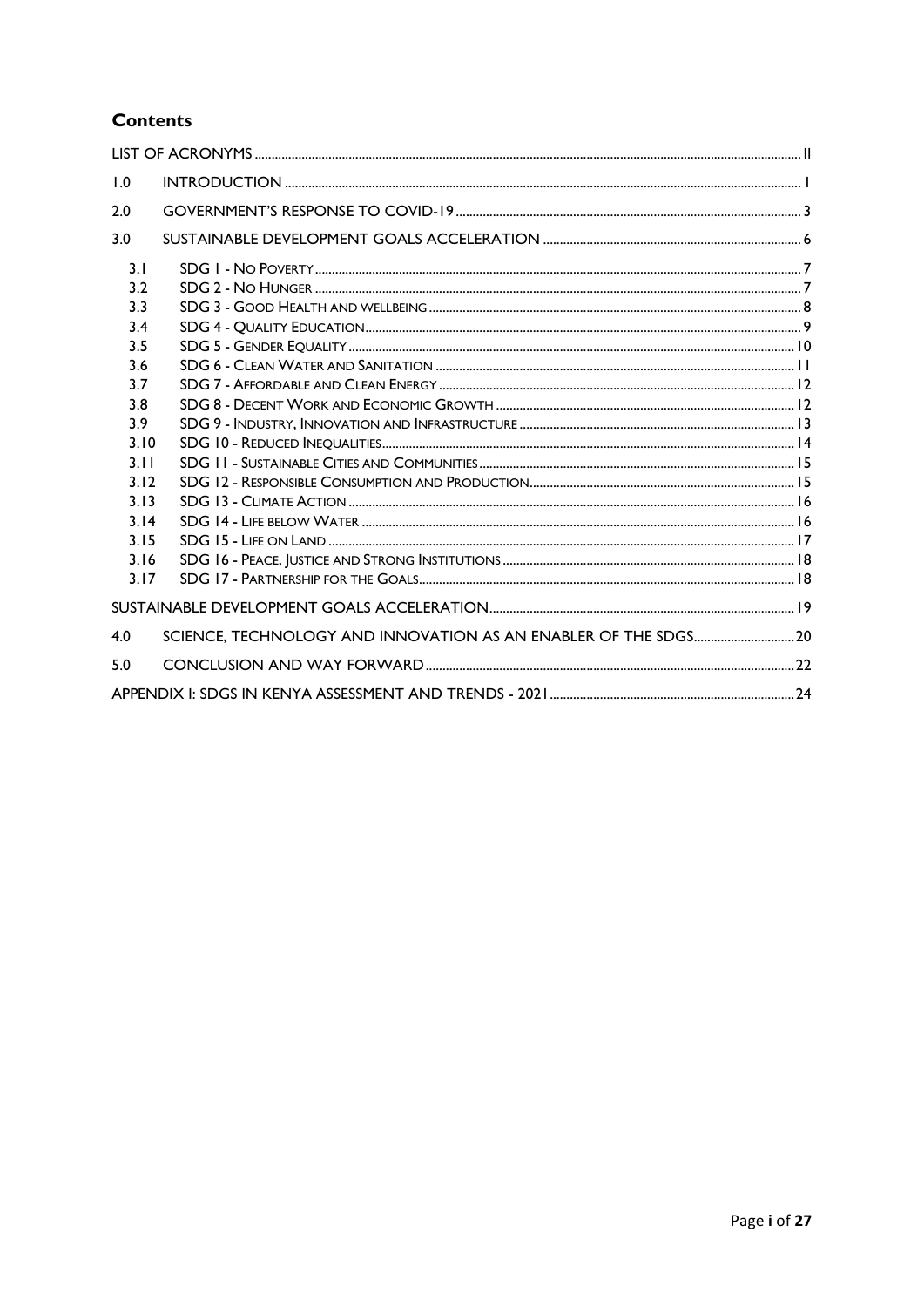#### <span id="page-2-0"></span>**List of Acronyms**

| <b>ASAL</b>            | Arid and Semi-Arid Land                        |
|------------------------|------------------------------------------------|
| AU                     | African Union                                  |
| <b>BTSP</b>            | <b>Business Turnaround Solutions Programme</b> |
| <b>CBC</b>             | <b>Competency Based Curriculum</b>             |
| <b>CIDPs</b>           | County Integrated Development Plans            |
| <b>CIH</b>             | <b>Constituency Innovation Hubs</b>            |
| CoG                    | <b>Council of Governors</b>                    |
| COVID-19               | Corona Virus Disease 2019                      |
| <b>CSO<sub>s</sub></b> | <b>Civil Society Organizations</b>             |
| <b>ECOSOC</b>          | <b>Economic and Social Council</b>             |
| <b>ERS</b>             | <b>Economic Recovery Strategy</b>              |
| <b>ESP</b>             | Economic Stimulus Programme                    |
| EU                     | <b>European Union</b>                          |
| FY2020/21              | Financial Year 2020/2021                       |
| <b>GBV</b>             | <b>Gender Based Violence</b>                   |
| <b>HLPF</b>            | High Level Political Forum                     |
| <b>ICT</b>             | Information and Communications Technology      |
| <b>KeFS</b>            | Kenya Fisheries Service                        |
| <b>KICD</b>            | Kenya Institute of Curriculum Development      |
| <b>KMFRI</b>           | Kenya Marine and Fisheries Research Institute  |
| <b>KNBS</b>            | Kenya National Bureau of Statistics            |
| <b>LCPDP</b>           | Least Cost Power Development Plan              |
| <b>MDGs</b>            | Millennium Development Goals                   |
| <b>MSMEs</b>           | Micro, Small and Medium Enterprises            |
| <b>MTP</b>             | Medium Term Plan                               |
| <b>PAYE</b>            | Pay as You Earn                                |
| <b>PPEs</b>            | Personal Protective Equipment                  |
| <b>SDGs</b>            | Sustainable Development Goals                  |
| <b>SMEs</b>            | <b>Small and Micro Enterprises</b>             |
| ST&I                   | Science, Technology and Innovation             |
| <b>SWF</b>             | Sovereign Wealth Fund                          |
| TV                     | <b>Lelevision</b>                              |
| UHC                    | Universal Health Coverage                      |
| <b>UN</b>              | <b>United Nations</b>                          |
| <b>VAT</b>             | Value Added Tax                                |
| <b>VLRs</b>            | <b>Voluntary Local Reviews</b>                 |
| <b>VNRs</b>            | <b>Voluntary National Reviews</b>              |
| <b>WHO</b>             | World Health Organization                      |
| <b>WSPs</b>            | <b>Water Service Providers</b>                 |
|                        |                                                |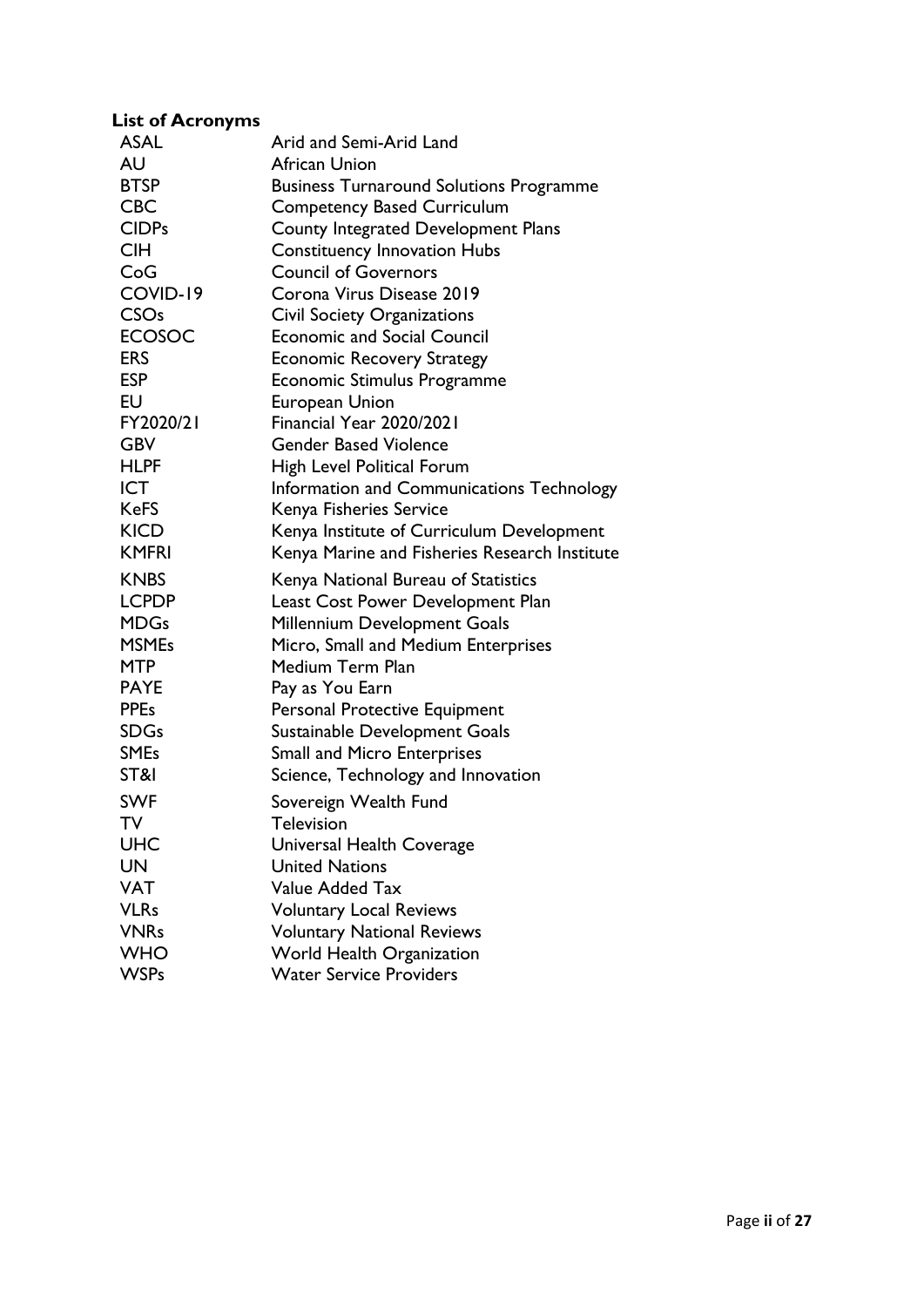### <span id="page-3-0"></span>**1.0 Introduction**

Kenya's economy has been strong and resilient despite some challenging global environment. In 2019, the economy growth was 5.6 percent which was a drop from 6.3 percent in 2018. The slowed growth in 2019 partly reflected the impact of slow agricultural activities due to delayed rainfall in the first half of 2019. During the last financial year 2019/20, the economy was severely affected by various shocks, which in essence have negatively impacted the implementation of planned programmes and projects of the Medium Term Plan (MTP) III. These shocks included drought which was witnessed at the beginning of the financial year 2019/20; unusually heavy rains which destroyed infrastructure and affected agricultural activities from October 2019 to February 2020; invasion by the desert locusts in over 20 counties; and the emergence of the COVID-19 Pandemic across the world towards the end of December 2019. In particular, the emergence of the COVID-19 Pandemic has forced the Government to implement partial or total lockdown measures and as such, some economic activities have slowed down or indeed shut down across sectors leading to loss of lives and livelihoods and thereby affecting the implementation of the Sustainable Development Goals (SDGs).

From the afore mentioned, the Government from the onset prioritized the implementation of the 2030 Agenda for Sustainable Development and this process began earnestly with an official launch of SDGs in Kenya in 2016 and thereafter development of the Country SDGs roadmap to guide the transition from Millennium Development Goals (MDGs) to SDGs. At the heart of Kenya's Vision 2030, the SDGs are mainstreamed at both the National and County levels through consultative and interactive processes with various stakeholders including all levels of government, the United Nations (UN), Development Partners, the Private Sector, Civil Society Organizations (CSOs), academia, vulnerable groups and the citizens. The stakeholder engagement is considered a deliberate approach and is prefaced in the strong belief that no government can go far by doing it alone. For example, the private sector in Kenya plays a significant role in the growth and development of the economy and undeniably compliments government in provision of services in key sectors such as Small and Micro Enterprises (SMEs) that generates about 80 percent of jobs. The Government therefore, embraces our partners in revitalizing the economy, expanding public investment, boosting trade, and ensuring targeted support for the people and communities who are more vulnerable to the negative economic impacts including women who often shoulder a disproportionate burden of care and unpaid work.

With the adoption of SDGs in 2015, the Government, in partnership with its partners is fully committed to the full implementation of both Kenya Vision 2030 and SDGs. Indeed, Kenya has a long-standing history in her commitment to an inclusive, sustainable, and resilient development agenda, which is founded on local participatory approach to ensure ownership. This way, the Government has been able to propel the economy into higher level of efficiency and productivity by embracing a holistic, integrated and participatory implementation of social, economic, political, and environmental dimensions of sustainable development. This has been possible because, the Country has embraced the principle of 'leaving no one behind' of 2030 Agenda for Sustainable Development which represents a global response to global challenges, jointly with the Country's transformative Vision 2030 that guarantees a high quality of life to all Kenyans.

Since the adoption of the SDGs, the High Level Political Forum (HLPF) has been facilitating their implementation and the 2030 Agenda through a platform of sharing experiences which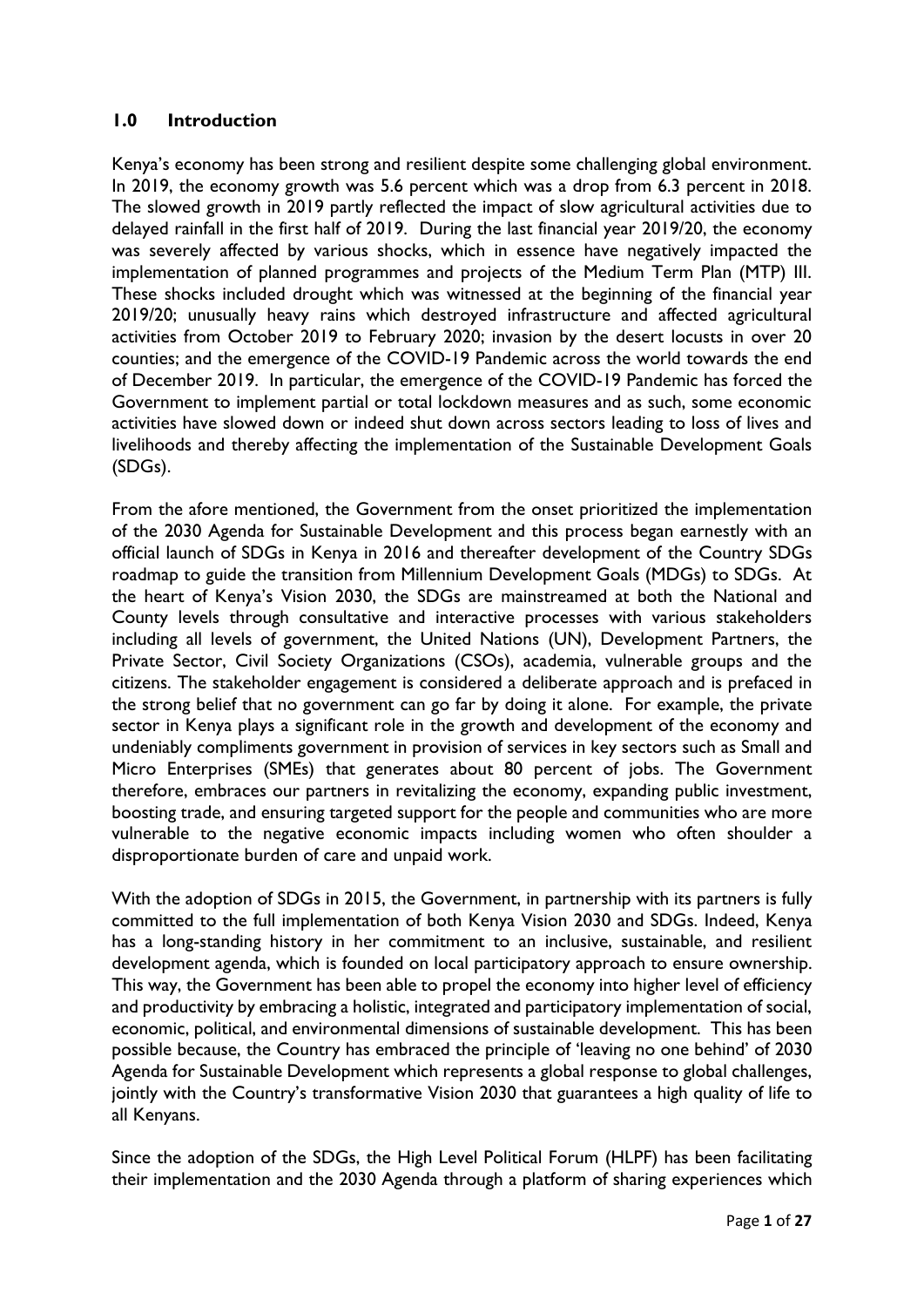is held annually. The ninth session of the UN High-level Political Forum on Sustainable Development (HLPF 2021) will take place under the auspices of the UN Economic and Social Council (ECOSOC). The meeting of the HLPF in 2021 will be held **from Tuesday, 6 July, to Thursday, 15 July 2021**. This includes the three-day ministerial meeting of the forum **from Tuesday, 13 July, to Thursday, 15 July 2021**.

The HLPF 2021 will address the theme, *"Sustainable and resilient recovery from the COVID-19 pandemic that promotes the economic, social and environmental dimensions of sustainable development: building an inclusive and effective path for the achievement of the 2030 Agenda in the context of the Decade of Action and delivery for sustainable development*". It will conduct an in-depth review of Goals 1 on no poverty, 2 on zero hunger, 3 on good health and well-being, 8 on decent work and economic growth, 10 on reduced inequalities, 12 on responsible consumption and production, 13 on climate action, 16 on peace, justice and strong institutions, in addition to SDG 17 (partnerships for the Goals) which is reviewed each year. The Forum will also consider the integrated, indivisible and interlinked nature of the SDGs. Forty-four countries will present their Voluntary National Reviews (VNRs) which include various African countries.

Before the pandemic and since the adoption of 2030 Agenda for Sustainable Development, Kenya had made significant progress in the SDGs that address people, planet, and prosperity. Some of the areas with notable progress include poverty reduction, health, education, gender equality, provision of clean water and sanitation, electricity, combating climate change, and ensuring sustainable cities as highlighted in the 2020 VNR for Kenya. In some instances, however, the advancement of some SDGs, for example, goals 16 and 17 that address peace and partnerships, respectively are not progressing fast enough and are stagnating while goals 14 and 15 are facing major challenges and are decreasing, whereas goal 13 is the only SDG on track as shown in appendix 1. The impact of COVID-19 has affected the progress already made towards achievement of the Goals.

The year 2020 was an extraordinary year in our history because of the COVID-19 Pandemic, which by end of June 2021 had globally taken down about four million lives (3,675 in Kenya), devastated the global economy, and turned upside down all spheres of human life. The first case of COVID-19 in Kenya was confirmed on March 13, 2020. Since then, the effect and impact of COVID-19 Pandemic cannot be underrated since the pandemic brought about socio-economic challenges that disrupted the economy, straining the consumer wallet and business across the Country. With the pandemic still raging in the economy as well as many other parts of the world, the degree to which SDGs have been knocked further off track is not yet fully known. What is clear, however, is that the pandemic has already had a very significant impact on the economy, thus undermining decades of development efforts. With notable support from our partners, the Government is in sync with its people and have remained steadfast and engaged throughout 2020 until now by undertaking and implementing key facilitative and supportive policies and strategies.

A range of restrictions to reduce the spread of the pandemic were put in place, including school closures, restrictions on travel, bans on social gatherings, and limitations on economic activities. On March 25, 2020 a nationwide curfew was enforced together with restricted national and international travel. In April 2020, containment measures were announced in and out of four major counties and a stimulus package was introduced by the Government to improve the health and economic conditions of the people. In November 2020, the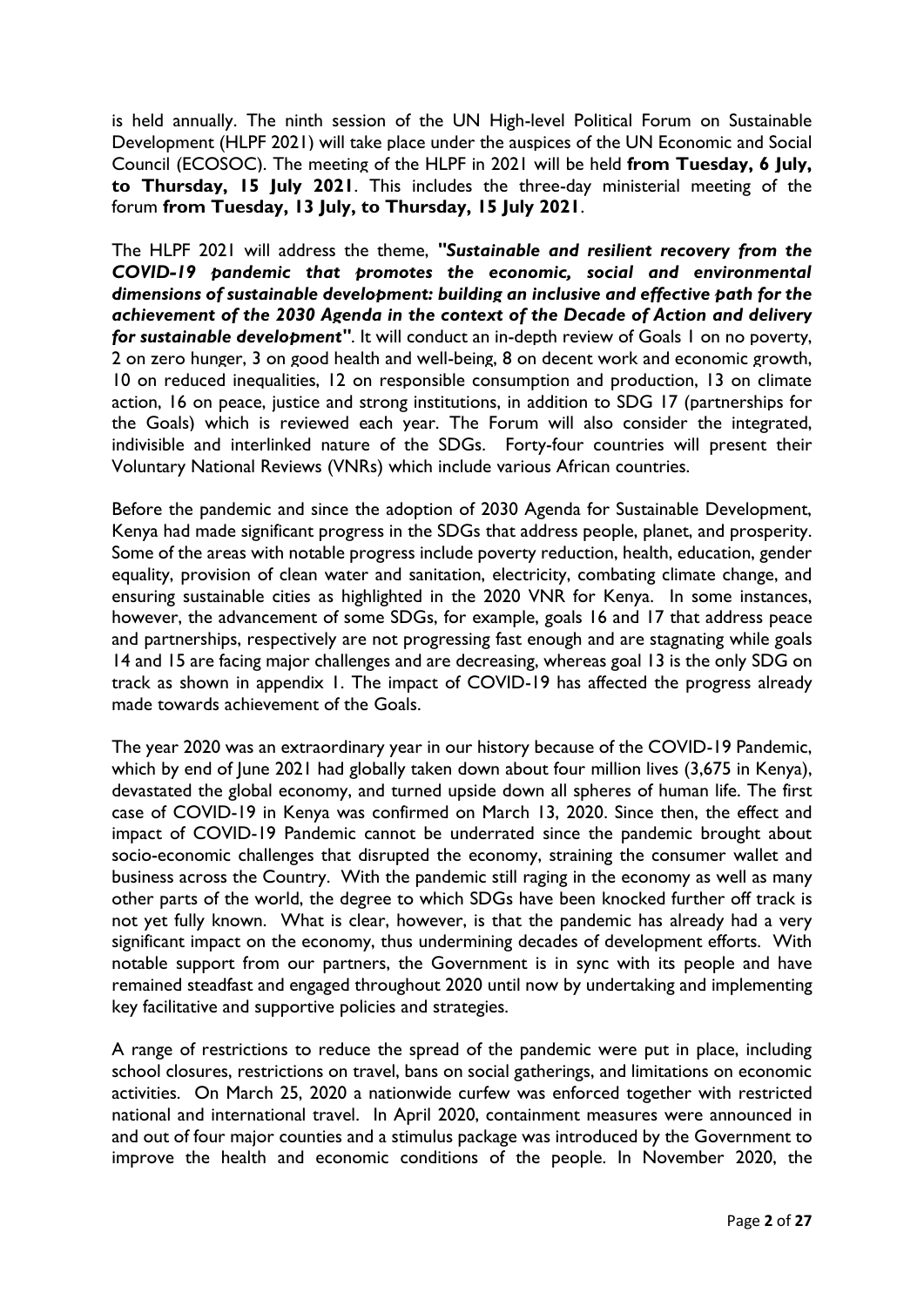nationwide curfew was extended until January 3, 2021, which is still in force, with more restrictions in early June 2021 in several counties within Nyanza and Western Kenya.

As a result of the COVID-19 Pandemic, most households had to implement multiple coping strategies, whereby fewer households relied on savings and more on reducing consumption as the pandemic continues. The impact of COVID-19 Pandemic on business, indicated that 50 percent of businesses experienced high or very negative effect with micro enterprises most impacted with 64 percent reporting high or very high negative effect. Tourism, transport, hospitality and education remained the worst hit sectors. Businesses experienced loss of customers/drop in sales, increased financial challenges, high cost of operation, and inability to pay taxes amid reduced labour productivity. Although food security has started to improve, one in four adults still do not have enough food to eat, and access to services remains compromised due to the pandemic, as few children still do not have access to teachers and health care is still disrupted. Conversely, for the few households that receive remittances, the amounts have mostly increased, and this has cushioned these families against COVID-19 Pandemic.

At the same time, COVID-19 Pandemic has created several opportunities, which include uptake of e-learning, online education, e-governance, and e-commerce. For example, in November 2018, February 2020 and March 2021 the shift by SMEs to mobile money in Kenya was 18 percent, 59 percent, and 62 percent. Other notable opportunities include organizations promoting working remotely hence reduced operational costs; and more people are using home WiFi, as well as use their mobile phones for invoicing. More importantly, youth-owned businesses relied more and still are on digital platforms to reach their customers. Like young people in many parts of the world, Kenyan youth are gravitating toward the gig economy in the face of job shortages among traditional employers. Gig platforms are making the workers more productive, smooth their incomes and obtain better labour and social protections than they might otherwise have access to in the informal economy.

## <span id="page-5-0"></span>**2.0 Government's Response to COVID-19**

To mitigate the adverse impacts of COVID-19 Pandemic, the National Government together with County Governments has developed certain policies and strategies that include the Economic Stimulus Programme (ESP), County COVID-19 Socio- Economic Re-engineering Recovery Strategy 2020/21 to 2022/23, and more recently the 2021/22 Budget Policy Statement and 2021/22 financial year budget. All these measures are aimed at an inclusive, sustainable and resilient recovery from the COVID-19 Pandemic and promotes the economic, social and environmental dimensions of sustainable development by building an inclusive and effective path for the achievement of the 2030 Agenda of Sustainable Development in the context of the Decade of Action.

Under ESP, the first phase involved enhancing the aggregate demand by removing Pay as You Earn (PAYE) for those earning KSh 24,000 and less; reducing corporate and personal income tax rate from 30 percent to 25 percent; reducing the Value Added Tax (VAT) rate from 16 percent to 14 percent. Besides, turnover tax rate was reduced from 3 percent to 1 percent; and the Central Bank of Kenya lending rate was lowered from 8.25 percent to 7.25 percent in March 2020 in order to support economic activities. The second phase of ESP involved rolling out an 8-point ESP of KSh 56.6 billion so as to jump-start economic activities and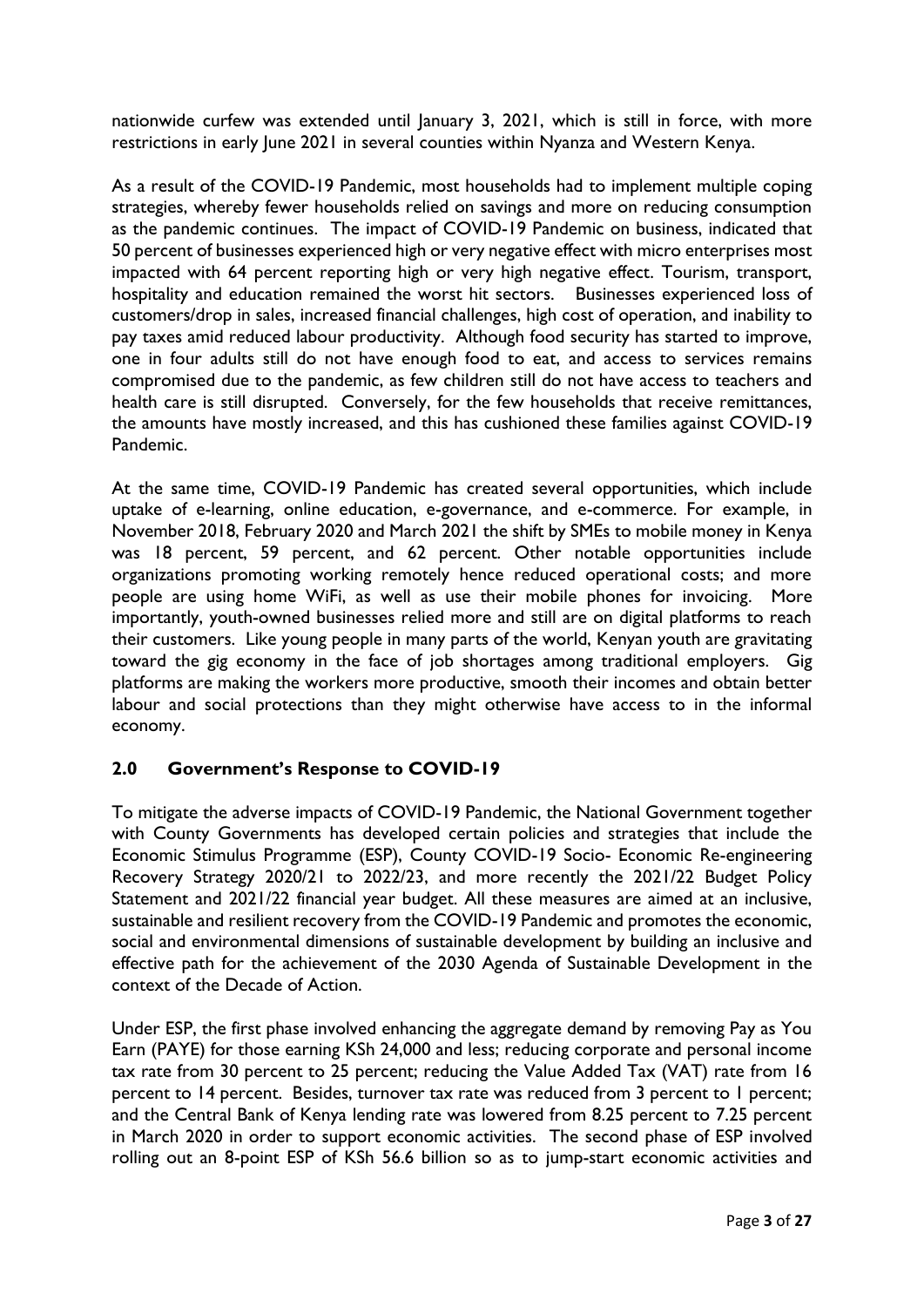safeguard livelihoods and enable businesses to recover from COVID-19 Pandemic. The specific focus areas were:

- i. Enhancing the role of private sector in financing development;
- ii. Supporting Micro, Small and Medium Enterprises (MSMEs);
- iii. Implementing an Economic Stimulus Programme in all the 47 counties;
- iv. Investment in Information and Communication Technology (ICT) and digital infrastructure;
- v. Increasing the resilience of the economy to global supply chain shocks;
- vi. Supporting the recovery of key economic sectors;
- vii. Strengthening pandemic and disaster risk management systems; and
- viii. Strengthening monitoring and evaluation systems.

The development of Post COVID-19 ERS 2020 to 2022 was a collaborative effort involving extensive consultations and input within and outside the Government and utilizes the institutional framework for coordination and implementation of Government programmes and projects at the National and County levels. Moreover, it prioritizes close co-ordination and active participation with private sector, development partners, non-governmental actors and communities. Building on the 8-point ESP and the budget for Financial Year 2020/2021 (FY2020/21), the Post COVID-19 ERS is designed to implement measures to mitigate the adverse socio-economic effects of the Pandemic and re-position the economy on a steady and sustainable growth trajectory. It also provides a road map for transition to the MTP IV and a new development framework in the current Kenya Vision 2030. The strategy places priority and focus on several key areas that address SDGs challenges including:

- i. Enhancing budgetary allocations to strengthen the health care system;
- ii. Facilitating the private sector to enhance its role in the recovery and growth of the economy;
- iii. Facilitating the recovery and growth of key economic such as tourism, and MSMEs, manufacturing and transport which have been hit hard by the Pandemic;
- iv. Ensuring a green and resilient recovery and growth;
- v. Investment in ICT and digital infrastructure to support the delivery of public services and facilitate e-commerce;
- vi. Increasing the resilience of the economy to global supply chain shocks;
- vii. Strengthening the National capacity for disaster preparedness;
- viii. Mainstreaming diaspora financial and human resources;
- ix. Enhancing budgetary resources to the police and security related services to enforce compliance to COVID-19 containment rules and regulations;
- x. Strengthening governance and economic management; and
- xi. Expediting implementation of policy, legal and institutional reforms and strengthening monitoring and evaluation systems to ensure its effective implementation.

Regarding the County COVID-19 Social Economic Re-engineering Recovery Strategy 2020/21 to 2022/23 that was developed with the spirit of 'thinking policy together', the process involved robust, independent yet consultative evidence-based research and policy analysis. The pillars of the strategy include boosting private sector activity; strengthening ICT capacity; human capital development; policy, legislative, and institutional reforms; strengthening County Government's preparedness and response to pandemics and disasters; and support to key sectors such as agriculture, water and sanitation, urban development and housing, transport, tourism, health, education, social protection, gender and youth.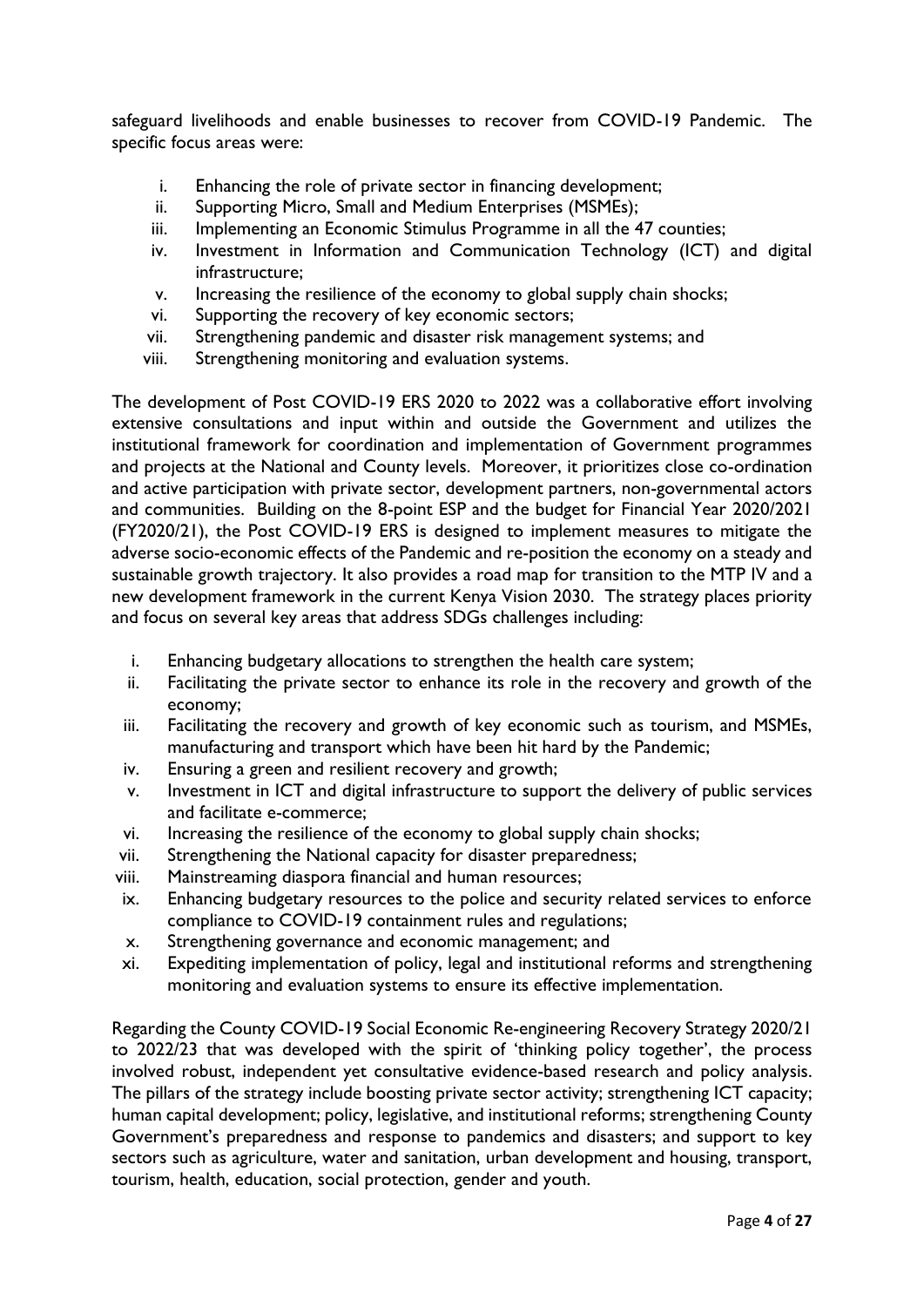In addition, at the County level, the County Governments have remained resolute in the implementation of the SDGs despite the huge challenges caused by the COVID-19 Pandemic. The County Governments are working to ensure that the socio-economic re-engineering strategies are anchored on the SDGs to ensure accelerated implementation of the same and towards this, County Governments have mainstreamed the SDGs as part of the mid-term review of County Integrated Development Plans (CIDPs). Besides, SDGs have become an integral part of county performance contracts and have informed performance contract design and target setting for county officers. The SDGs have a review and reporting mechanism through VNR for National Government and Voluntary Local Reviews (VLRs) for Sub-national Governments and currently the County Governments are undertaking local reporting of SDGs through VLRs. At the same time, the Council of Governors (CoGs) has developed a report on the status of localization of SDGs, highlighting the progress made in SDGs implementation and best practices at County level. However, with less than nine years to deliver SDGs, it is evident that counties need to do more to realize the goals and to this end, the County Governments have developed SDGs acceleration action plans to fast track implementation of the Goals while considering the COVID-19 Socio-economic re-engineering and Recovery Strategy.

In the budget for fiscal year 2021/22 under the theme 'building back better: strategy for resilient, sustainable economic recovery and inclusive growth' delivered on June 10, 2021, the Government is committed on the economic recovery in the wake of the COVID-19 pandemic which has resulted in increased poverty and vulnerability levels across the Country. The focus of the budget is to strike a balance between stimulating economic recovery and responding to the health challenges caused by the Pandemic. The KSh 3.63 trillion budget is optimistic that economic growth will bounce back in Kenya from the real growth rate of 0.6 percent in 2020 to 6.6 percent in 2021 supported by stable macroeconomic environment, expected favorable weather and on-going COVID-19 vaccinations. This growth will also be supported by ongoing investments in strategic priorities of the Government under the "Big Four" agenda and the implementation of the ERS. As the 2021/22 budget sets a path for a "building better' recovery, Government will closely monitor economic growth in light of the third wave, and other factors such as limited fiscal space against expenditure demands such as post COVID-19 economic recovery, debt repayments, and general elections in 2022. Further, the Government will work towards managing macro-fiscal capacity; strengthening productivity and competitiveness; transforming government and public service delivery as well as strengthening accountability measures across all government functions.

The Government recognizes that there is an opportunity to leverage on the resources, skills and knowledge of the private sector to accelerate implementation of SDGs, and to recover from the negative effects of the COVID-19 Pandemic. In this decade of action and green recovery businesses will provide additional boost in realizing SDGs through innovation, investment, partnerships and collaborations for sustainability and resilience. As a result, the Government acknowledges the benefit of working with the private sector towards its agenda of 'building back better: strategy for resilient, sustainable economic recovery and inclusive growth' as spelt out in the budget for fiscal year 2021/22. During the launch of 'accelerating the private sector decade of action, delivery and green recovery in Kenya' on June 30, 2021, the private sector affirmed its commitment to the implementation of SDGs and green recovery through the following key actions:

i. Accelerating transition to a green growth and circular economy pathway;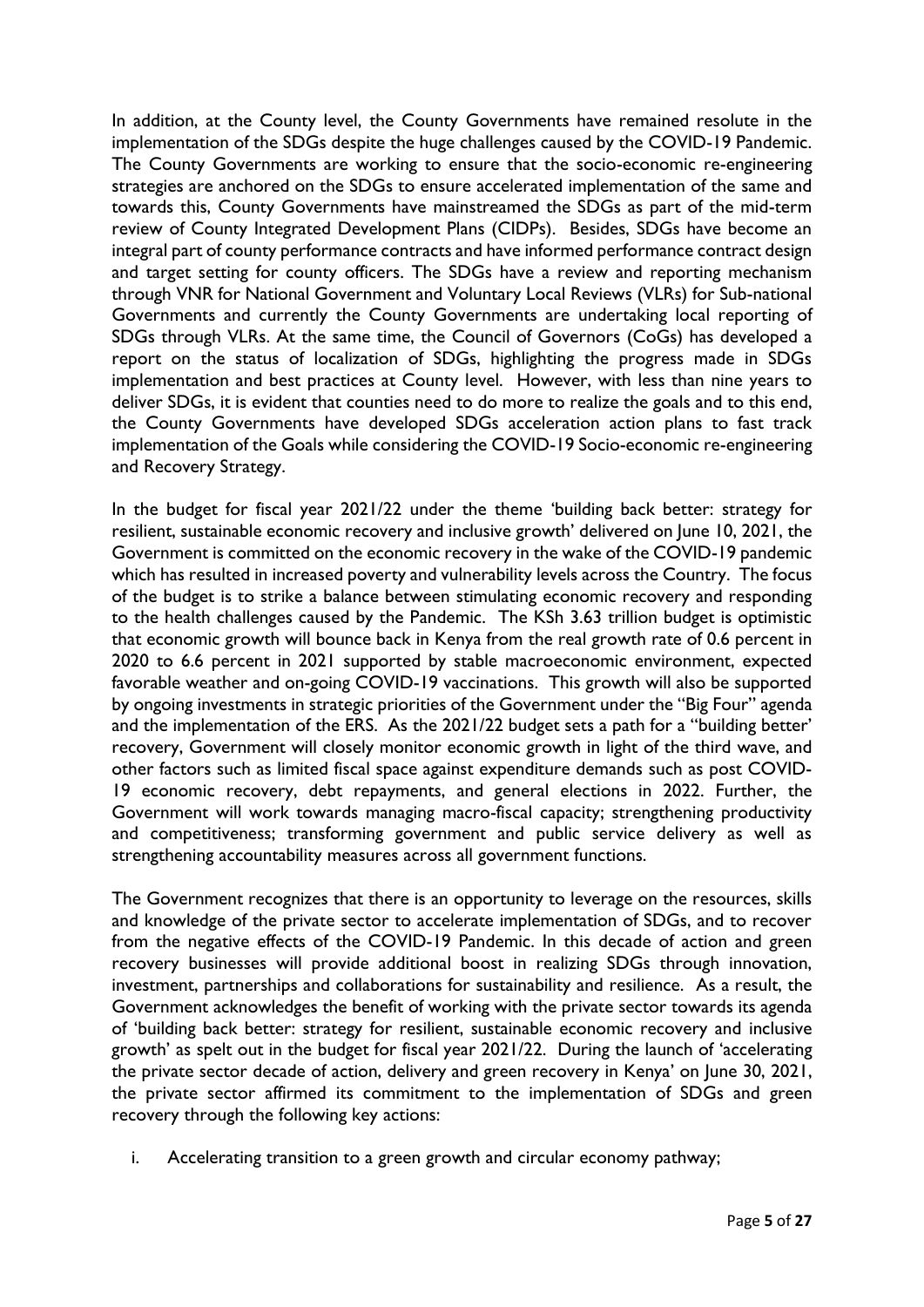- ii. Policy coherence for competitiveness and ease of doing business through public private dialogue platforms, legislature, executive and judiciary as well as the County Government;
- iii. Supporting accountability and reporting of 2030 Agenda; and
- iv. Strengthening multi-stakeholder partnerships in delivery of investments directed towards sustainable investments in SDGs.

The Government is fully committed to working with the private sector on the resilience, delivery and green recovery for sustainable development. It is important to note that in response to COVID-19, local companies are becoming innovative and have ventured into the manufacturing of face masks and preventive gear to combat threats posed by the Pandemic. Companies are adapting existing manufacturing capacity towards the production of medical supplies.

## <span id="page-8-0"></span>**3.0 Sustainable Development Goals Acceleration**

The breadth of the 2030 Agenda implies a need to go beyond silos and take an integrated approach to development interventions. Realization and taking into account the inter-linkages and integrated nature of SDGs cannot be gainsaid and it is in this spirit and the recognition that we are in the last decade of SDGs and notwithstanding effects of COVID-19 Pandemic, that the Government, in partnership with all stakeholders will develop an acceleration strategy for SDGs. This roadmap to accelerate progress at both the National and County levels will focus on those SDGs currently seen as unlikely to be achieved by 2030. Further, SDGs Acceleration Strategy will provide national and county stakeholders with a systematic approach to identify and analyse bottlenecks that are causing SDGs to veer off-track or to advance too slowly. In addition, the Strategy will generate shared diagnostics, and recommend comprehensive, collaborative and focused actions, based on prioritized 'acceleration' solutions.

The Strategy will identify and analyze the connections and synergies across the Goals and highlight how action in one area draws dividends in others and what the trade-offs are, and this will take us forward more quickly across a broader range of interlinked goals. Leveraging on SDG Accelerator and Bottleneck Assessment (ABA) tool, the Government will identify catalytic policy and/or programme areas or 'accelerators' that will trigger positive multiplier effects across SDGs and targets, and solutions to bottlenecks that impede the optimal performance of the interventions that enable the identified accelerators. This will entail a fivestep process that will include:

- i. Step 1: Identifying 'accelerators' and drivers that enable progress across SDGs, and the national development goals;
- ii. Step 2: Identifying and prioritizing interventions that drive progress on the accelerator;
- iii. Step 3: Identifying and prioritizing bottlenecks to acceleration;
- iv. Step 4: Identifying and prioritizing bottleneck solutions; and
- v. Step 5: Preparation of an implementation and monitoring plan for bottleneck solutions as well as an accountability matrix, a resource plan and an implementation scorecard.

As a Government's priority, this will be done within a period of six months.

The overall objective of SDGs Acceleration Strategy will be to accelerate progress on the lagging SDGs in Kenya. More specifically, the Strategy will: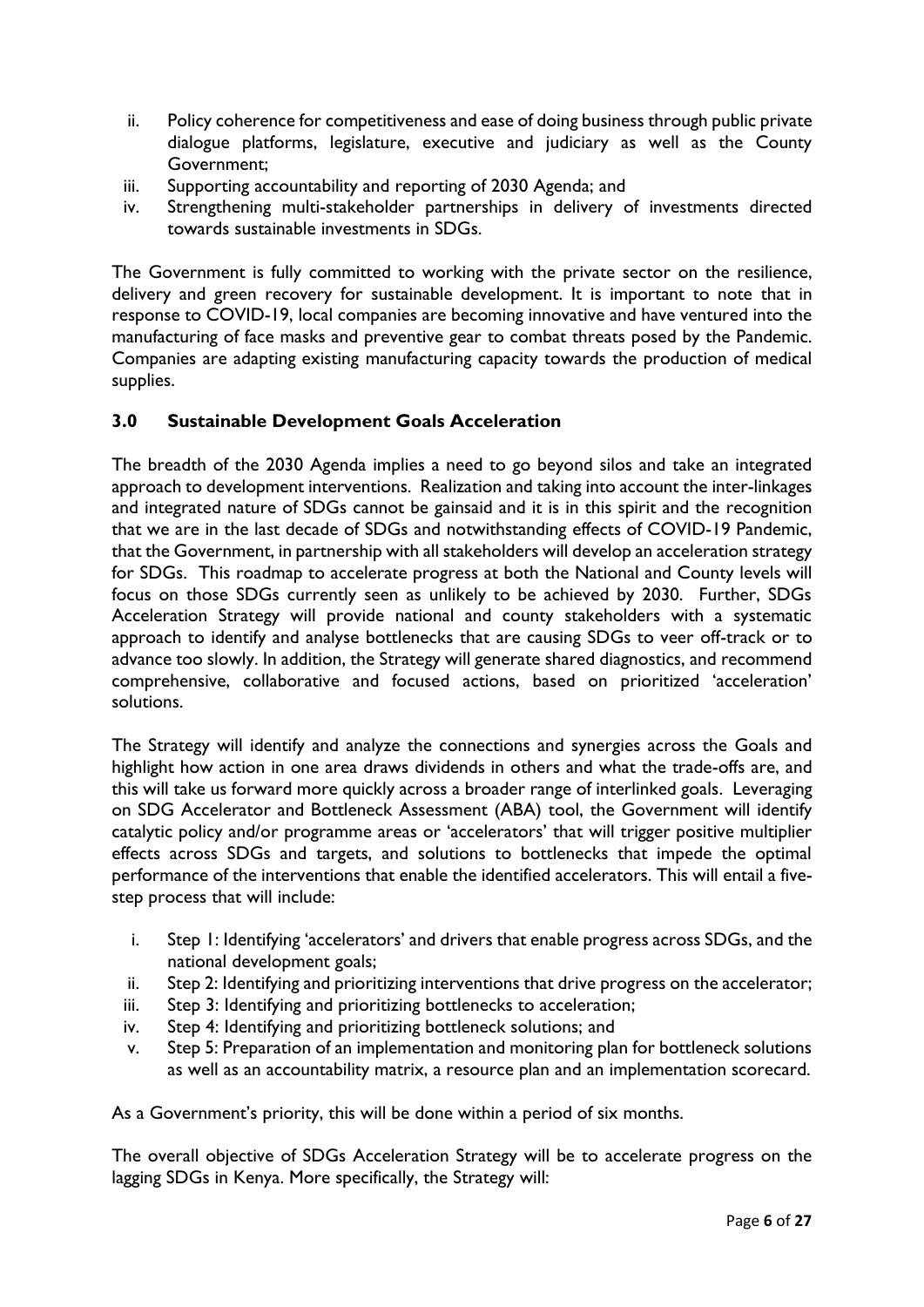- i. Identify the synergies of the goals and targets to accelerate progress on the lagging SDGs;
- ii. Identify bottlenecks which impede progress on particular SDGs;
- iii. Address data gaps to support the "leave no one behind" principle of 2030 Agenda;
- iv. Enhance the application of evidence-driven integrated policy programming to advance implementation of SDGs across all the pillars of sustainable development;
- v. Strengthen coordination mechanisms for implementation and monitoring of SDGs to ensure a whole of government and society approach to SDGs implementation and monitoring; and
- vi. Enhance the role of the National Assembly, county assemblies and key stakeholders in SDGs implementation, monitoring, evaluation and reporting.

## **Impact of COVID-19 on the Goals and the COVID-19 response for each goal.**

## <span id="page-9-0"></span>**3.1 SDG 1 - No Poverty**

SDG 1 aims to end poverty in all its forms everywhere. Its objectives include ensuring that the entire population and especially the poorest and most vulnerable have equal rights to economic resources, access to basic services, property and land control, natural resources and new technologies.

## **Impact of COVID-19 on the Goal**

The 2030 Agenda acknowledges that eradicating poverty in all its forms and dimensions, including extreme poverty, is the greatest global challenge and an indispensable requirement for sustainable development. The level of poverty has actually increased occasioned by COVID-19 pandemic. This is as a result of closure of businesses and job losses.

## **Strategies**

Increasing amount of cash transfers to vulnerable groups, provision of farm inputs to farmers to promote cash crop production, expansion of programmes aiming at creating employment e.g. Kazi mtaani, reduction of tax rates to enable SMEs acquire funds to help recover from impacts of COVID-19 and implementation of the Big Four Agenda will help create employment opportunities hence reducing high levels of poverty.

## <span id="page-9-1"></span>**3.2 SDG 2 - No Hunger**

SDG 2 aims to end all forms of hunger and malnutrition by 2030, making sure all people– especially children–have sufficient and nutritious food all year. This involves promoting sustainable agricultural, supporting small-scale farmers and equal access to land, technology and markets.

## **Impact of COVID-19 on the Goal**

The global COVID-19 pandemic affected implementation of all agricultural activities by various value chain actors and contributed to low project implementation rate.

Restriction of movement led to decline in export trade of high value products like horticultural, tea, coffee etc. The low hides and skin market prices and the closing of China market severely affected the hides and skin value chain in Kenya.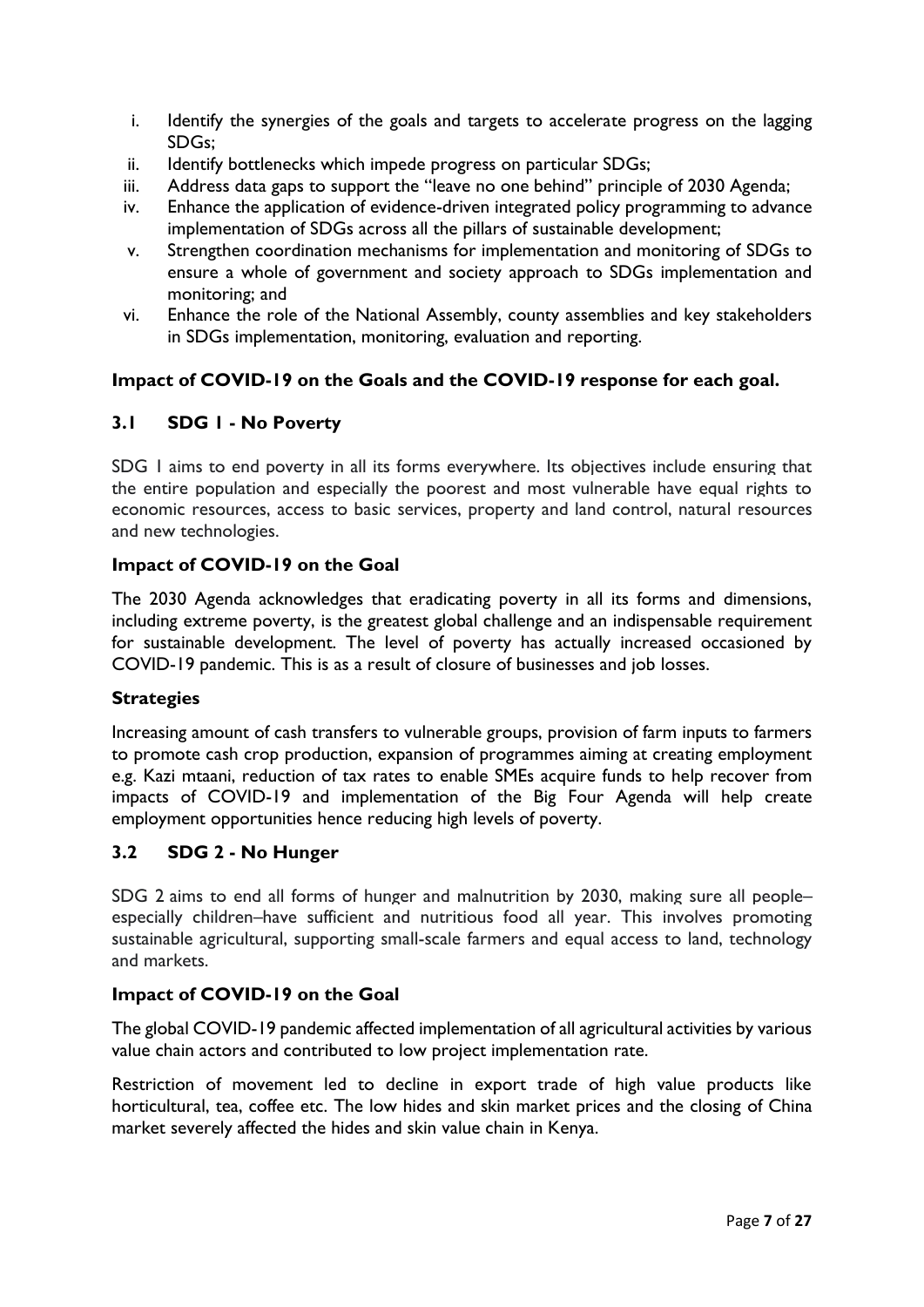The lockdown due to COVID-19 slowed down the implementation of most programmes, and reduced access to inputs due to limited cash flow, high cost and restricted movement in addition to loss of jobs along livestock value chains.

The Country is heavily dependent on imports of key components of livestock feed raw materials (cereals, additives and premixes) from other countries, hence the global restriction on movements severely affected the livestock industry.

The COVID-19 pandemic affected the trade in crops, livestock and livestock products through the closure of the markets and restriction of movements; reduced demand for food products due to closure of most restaurants, hotels and learning institutions as well as halting of social events; reduced demand for high value products which are commonly consumed at tourist hotels due to lockdown e.g. butter, cheese, ghee, cream, sausages and bacon.

Budget rationalization to fund the COVID-19 interventions led to budget cuts of key interventions.

## **Strategies**

The agriculture sector will implement the post COVID-19 Stimulus programme on temporary support to cushion horticulture producers, with emphasis on flowers to access international markets as well livestock farmers in international trade in livestock and livestock products. It will continue to support farmers with e-voucher system subsidized inputs to ensure the maize, rice, coffee and Irish potatoes value chains, livestock farmers and pastoralists are reached to increase access to a range of inputs for food security to be realized in the Country.

Some of the proposed programmes include: provision of milk chilling coolers, grain driers, milling and storage facilities; establishment of milk testing and disease diagnostic laboratories; and embryo transfer facilities; develop/rehabilitate livestock markets, holding grounds, outspans and livestock water infrastructure among others. The Ministry of Agriculture established the Kenya Food Security War Room to tackle emerging issues affecting food availability, market access, input supply and food prices.

# <span id="page-10-0"></span>**3.3 SDG 3 - Good Health and wellbeing**

SDG 3 aims to ensure healthy lives and promote well-being for all at all ages by reducing the burden of priority diseases, reducing mortality and achieving Universal Health Coverage (UHC). UHC will ensure access to health services by protecting vulnerable populations from catastrophic health expenditure and promoting equity.

#### **Impact of COVID-19 on the Goal**

The Pandemic has affected the Health sector in many ways: There was reallocation of funds earmarked to implement health programmes to combat the COVID-19 pandemic. The health facilities, personnel and resources have been stretched to cater for the COVID-19 patients, therefore, the patients having other conditions are not getting the required treatment and this may lead to poor health outcomes.

## **Strategies**

Based on the Country's risk assessment, efforts towards COVID-19 preparedness measures have been initiated and will continue. The measures prioritize prompt case detection, infection prevention and control, risk communication and community engagement, point of entry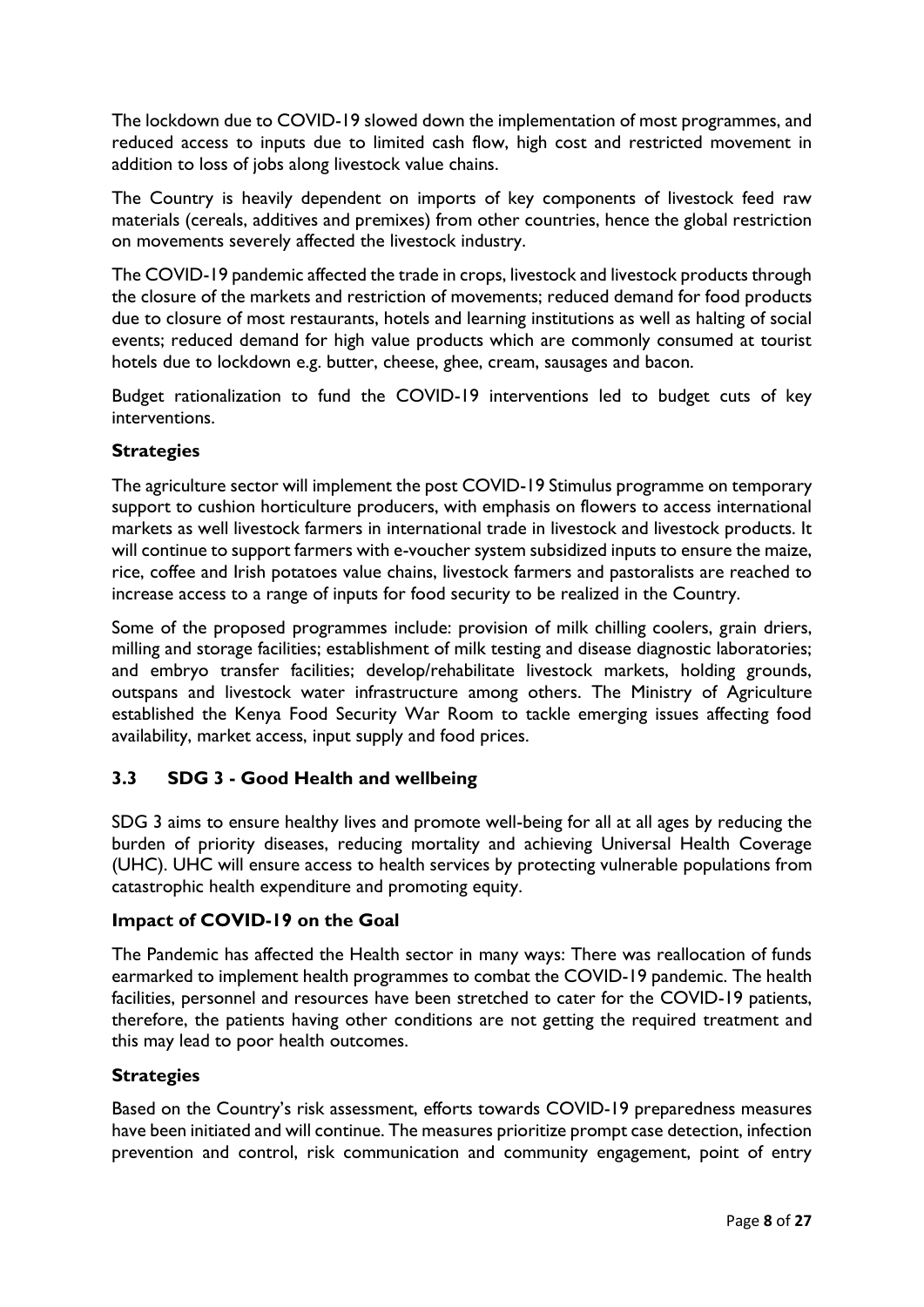screening, laboratory confirmation, quarantine and isolation measures including mechanisms to offer effective supportive case management.

Further, there are plans to recruit additional critical targeted skill mix health care workers, capacity building of health workers in skills and competencies needed to achieve UHC and enhancing regular telemedicine sessions in health care service delivery.

There is a need to establish and strengthen partnerships with Private Sector and Development Partners and explore innovative financing options towards increased resource mobilization. Investment in research and Innovation for provision of data for evidence-based decision making in the health programme is critical. Local industries have been encouraged to start producing Personal Protective Equipment (PPEs), facemasks and ventilators.

## <span id="page-11-0"></span>**3.4 SDG 4 - Quality Education**

SDG 4 aims to ensure inclusive and equitable quality education and promote lifelong learning opportunities for all – plays a central role in building sustainable, inclusive and resilient societies.

### **Impact of COVID-19 on the Goal**

There were long running education institutions closures which has interfered with the established calendar. COVID-19 has led to significant school dropout cases mainly due to migration of households due to the effects of the pandemic on economic activities. There was also increase in teenage pregnancies due to prolonged school closures. Face-to-face learning was also disrupted and shift to alternative instructional platforms, including digital platforms, was adopted in most of the learning institutions. Learners were affected by disruption of the school calendar in addition to loss of incomes and jobs among education staff. Learning institutions were affected by loss of capital/income. Government's Agenda on expansion and equipping of institutions was also affected with the resultant delays in completion of ongoing capital projects since part of the sector budget was redirected to the Health Sector to fight the COVID-19 pandemic. The roll out of the Competence Based Curriculum (CBC) has been hampered by the COVID-19 pandemic.

## **Strategies**

The Education COVID-19 Emergency Response Plan covers the time period from 1 June 2020 to 30 December 2021. It spells out short-, medium- and long-term mitigation measures in the Education Sector. In the short-term, it focuses on ensuring access to learning through remote, alternative and distance learning solutions. In the medium-term, it aims to assist learners that are behind in their learning. In the long-term, it is designed to develop capacities to mitigate future shocks to education. These include;

- i. Guidelines on Health and Safety Protocols for Re-opening of Basic Education Institutions were developed and implemented;
- ii. Training modules on COVID-19 prevention, management and control were developed and used for sensitizing education officials, teachers, non-teaching staff, and boards of management, parents/ caregivers and the entire school community;
- iii. Re-orientation of school reopening calendar for institutions of learning and national examination calendar;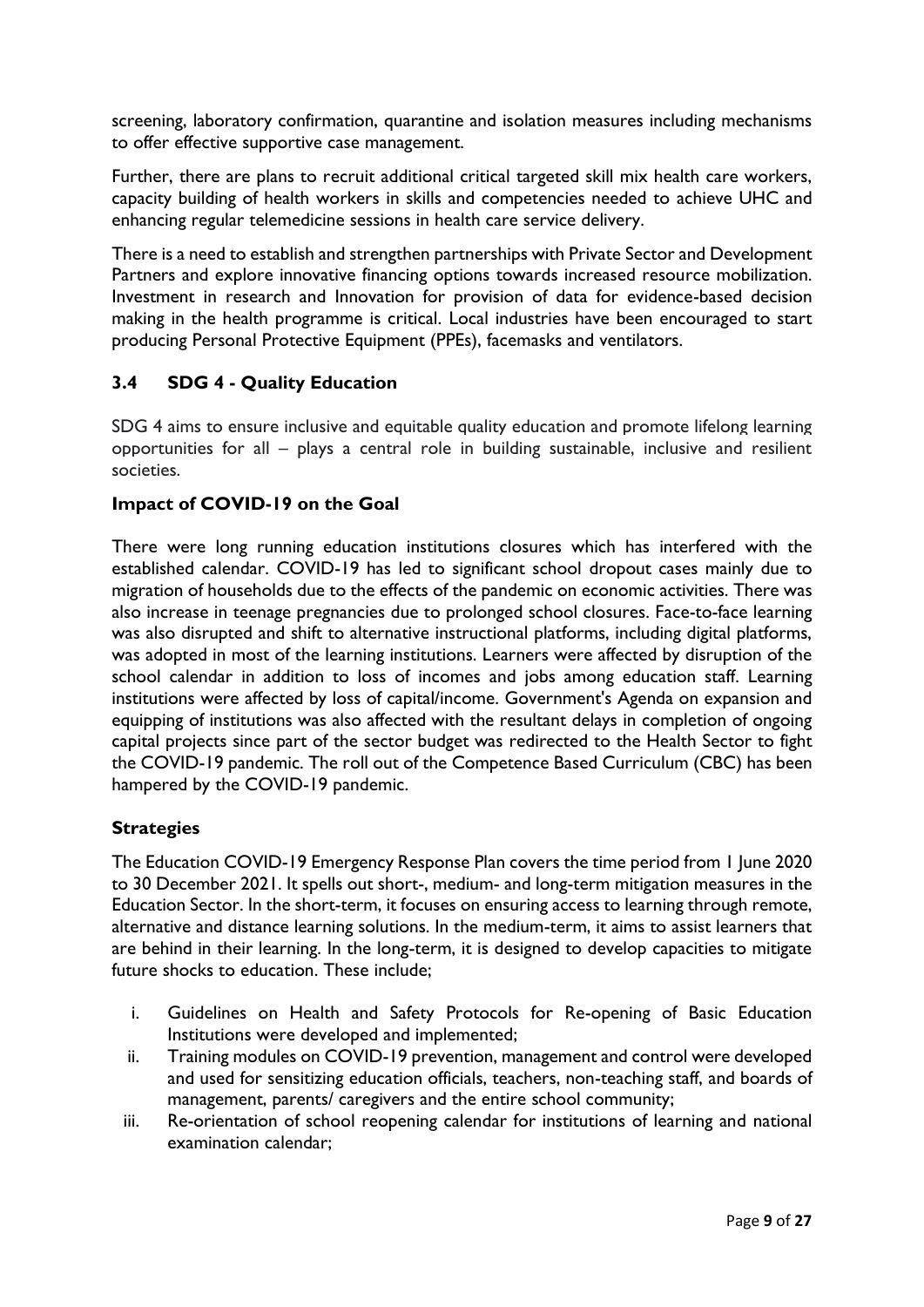- iv. Sensitization of learners, education staff, teachers and communities on COVID-19 management and control;
- v. Establishing referral systems for the provision of mental health and psychosocial support for learners / trainees and staff;
- vi. Constitution of County education response teams, sub county and institutional based COVID-19 teams with focal persons at each level;
- vii. Strengthening linkages with partners, alumni, private sectors (Banks, Safaricom, foundations, development partners, individuals) to mobilize resources for COVID-19 recovery efforts; and
- viii. Provision of isolation rooms in each institution for learners and staff.

## <span id="page-12-0"></span>**3.5 SDG 5 - Gender Equality**

SDG 5 provides an impetus and clear targets in promoting gender equality and the empowerment of women and girls. This is in recognition of the fact that gender equality and the empowerment of women and girls make a crucial contribution to progress across all SDGs. Women are a critical national asset with great potential to shape, influence and contribute to all spheres of development, and that empowering them strengthens the family, society, and the Nation at large.

### **Impact of COVID-19 on the Goal**

In Kenya, there is an unprecedented upsurge in the cases of Gender Based Violence (GBV) including child pregnancies, Female Genital Mutilation and domestic violence from the time the 1st COVID-19 case was announced. A study by the Kenya National Bureau of Statistics on the Economic impact of Covid-19 on households in Kenya showed that 23.6 percent of Kenyans have witnessed or heard cases of domestic violence in their communities since the introduction of COVID-19 containment measures. Most women and girls were also not able to access sexual reproductive health services during the lockdown period. The COVID -19 pandemic has had major impacts in the lives of women, especially those living in unplanned settlements, rural areas, and hard-to-reach parts of the World. In Kenya, the majority of women (13.1 million) live in the rural areas and depend on small-scale agriculture and the informal sector for their livelihoods. Because of the gender roles and responsibilities assigned to women during times of emergencies including taking care of the sick, children and the older members of society, rural women have endured the greatest brunt of COVID-19 pandemic. Restriction measures put in place by the Government increased the burden of care and contributions to unpaid labour.

## **Strategies**

- i. Inclusive and gender responsive COVID-19 socio-economic recovery strategies;
- ii. Social protection mechanisms for vulnerable members of society; Women, youth, PWDs, elderly, children, those with chronic illness, living in rural and informal settlements;
- iii. Nationwide media advocacy campaign against GBV through the development of TV and radio advertisements, various media engagements (interviews/panel discussions with duty bearers) to enhance reporting of GBV cases and inform the public on the referral pathway;
- iv. Operationalization and sensitization of women entrepreneurs on e-commerce digital platform namely, the 50 Million African Women Speak Project;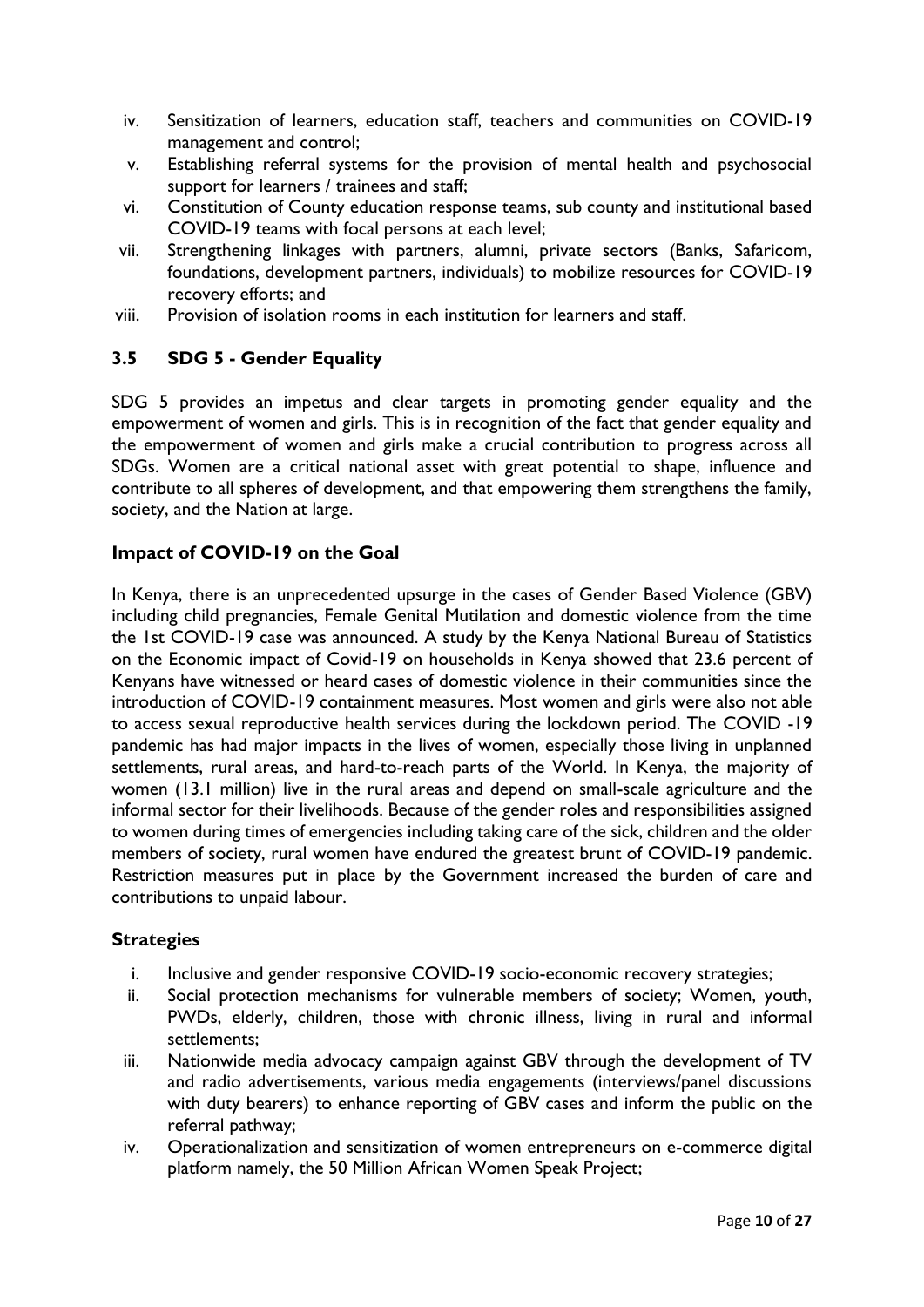- v. Grants support to affirmative action groups through bursaries and scholarships to access education and skill training opportunities;
- vi. Development of Mobile App to strengthen the referral pathway for GBV service providers to enhance multi-sectoral coordination;
- vii. Establishment and operationalization of GBV in Emergencies National Working Group;
- viii. Development of e National Gendered Guidelines (and checklist) for COVID-19 response; and
- ix. Review of Public Finance Management Act 2012 The Public Finance Management (National Government Affirmative Action Fund) Regulations, 2016 to make it more responsive to the needs of the affirmative Action Groups.

## <span id="page-13-0"></span>**3.6 SDG 6 - Clean Water and Sanitation**

SDG 6 seeks to ensure safe drinking water and sanitation for all, focusing on the sustainable management of water resources, wastewater and ecosystems, and acknowledging the importance of an enabling environment.

## **Impact of COVID-19 on the Goal**

The pandemic has posed a challenge due to the required provision of additional water supply. There is reduction in revenues collection by Water Service Providers (WSPs) and Rural Water Service provision is adversely affected due to reduced incomes and subsequently nonpayment of water bills. Project implementation is also interrupted due to the delays occasioned by the COVID-19 measures hence affecting the contractual agreements that might lead to high cost implications.

## **Strategies**

In response to COVID-19 pandemic, Government Agencies and stakeholders have put in place a robust approach to address the COVID-19 threat by installing public hand washing points especially in major urban centres. In addition, the Government will invest a further Ksh 5.0 billion through World Bank to extend a conditional liquidity support grant to further assist water utilities meet their operational and minor capital expenditure to enable them recover from the impact of the Pandemic. Key strategies to be implemented include:

- i. All Water Service Providers (WSPs) are providing free water to informal settlements and vulnerable groups;
- ii. Sensitization and provision of hand washing points which are accessible in strategic locations and serve needy communities;
- iii. Securing the water sources and bulk water transfer and treatment to major cities and medium towns;
- iv. Water and sewage network improvement and last mile connectivity targeting 200,000 new water connections and 350,000 new sewer connections (for about 3.2 million people) annually;
- v. Water Supply and Sanitation in low-income settlements;
- vi. There is introduction of Rural Water Supply and Sanitation programme; and
- vii. Water resources quality assessment.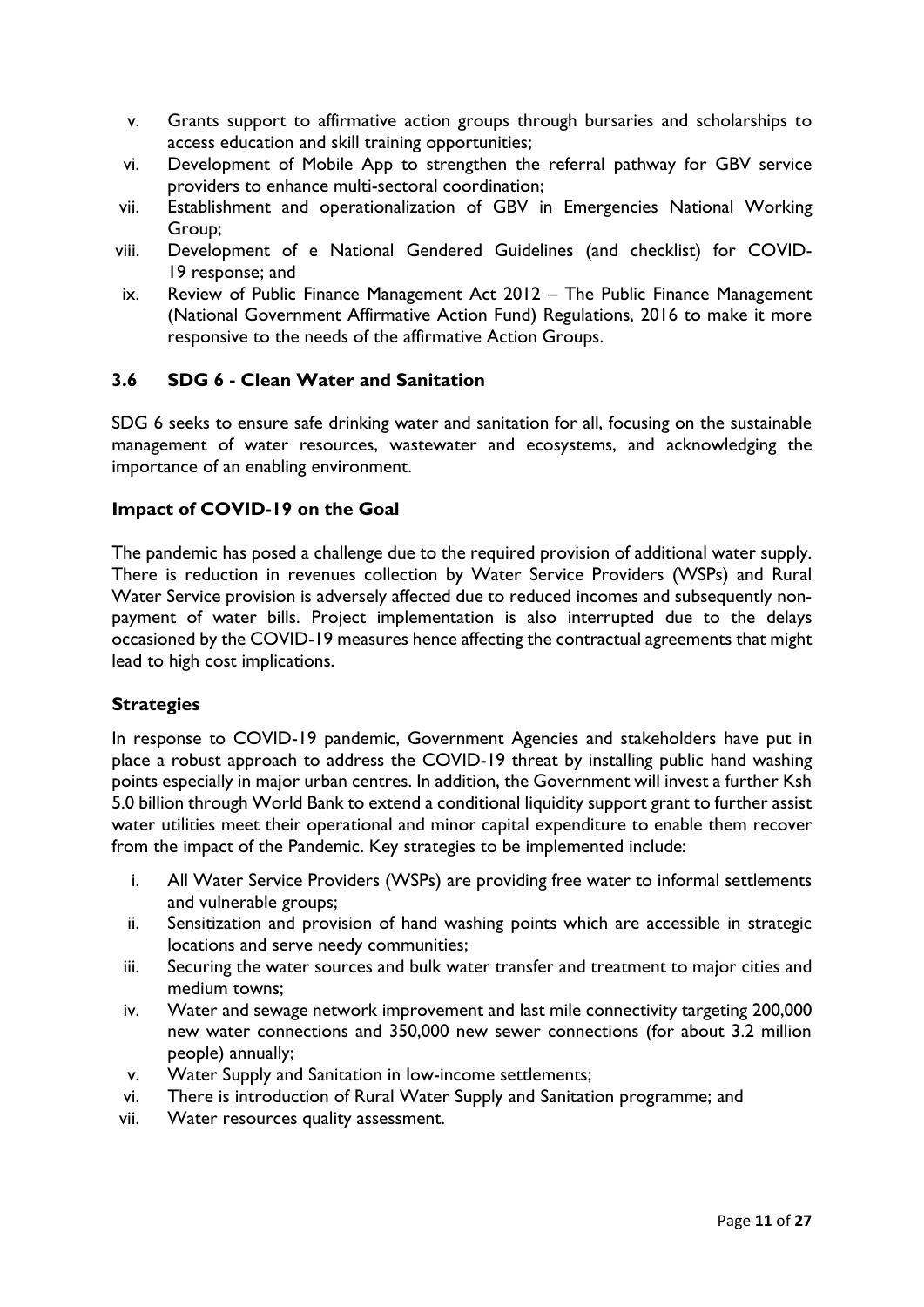# <span id="page-14-0"></span>**3.7 SDG 7 - Affordable and Clean Energy**

The goal focuses on ensuring access to clean and affordable energy for all.

### **Impact of COVID-19 on the Goal**

The effects of COVID-19 have caused both supply and demand shocks across the sector and put existing energy systems under pressure. This has resulted to hard economic times occasioned by COVID-19 containment measures that have made it harder for low-income customers and business to pay their electricity bills resulting to financial strain on energy utilities. There are adverse effects in power dispatch and system stability has greatly affected the utilization of the base load capacity. This has led to resource (geothermal, fuel, water) wastage as the system operator tries to manage the system. Kenya has encountered challenges in contract and projects implementation in the energy sector due to disruption of the global supply chain. This has resulted to delay of projects implementation which has led to projects cost overrun and scale down of projects implementation or some projects put on hold due to rationalization of budget resulting to interference with project completion schedules.

### **Strategies**

- i. Kenya is reviewing the long-term demand projections under the Least Cost Power Development Plan (LCPDP)-2019-2039 to obtain optimal demand-supply balance and cushion the sector against the excess supply;
- ii. System operator to be given more leeway in ensuring grid stability and authorization to prioritize grid stability over the merit order when grid stability is at risk;
- iii. Proposed budget support to cover system operation and supply costs due to reduced electricity revenue for both grid and off-grid utilities;
- iv. Review the contracts where applicable. This may include adjusting the timelines and costs of projects as appropriate;
- v. Kenya has enhanced operations and maintenance activities to ensure uninterrupted supply of electricity. Some of the measures to support this include:
	- The Country has adopted innovative ways of undertaking public participation to meet the regulatory requirements;
	- Up scaling automation and use of ICT among other measures to minimize person to person contact; and
	- Pursuit of various demand creation activities such as energy storage facilities, international power trade, special economic zones and industrial parks, electric light rail system, and rebate programs to support the manufacturing sector.

## <span id="page-14-1"></span>**3.8 SDG 8 - Decent Work and Economic Growth**

SDG 8 promotes sustained economic growth, higher levels of productivity and technological innovation. Encouraging entrepreneurship and job creation are key measures to eradicate forced labour, slavery and human trafficking. The goal aims to achieve full and productive employment and decent work for all women and men by 2030.

#### **Impact of COVID-19 on the Goal**

Domestic trade was affected by cessation of movement in and out of some counties, curfews, ban on public gatherings and enforcement of social distancing measures. On the other hand,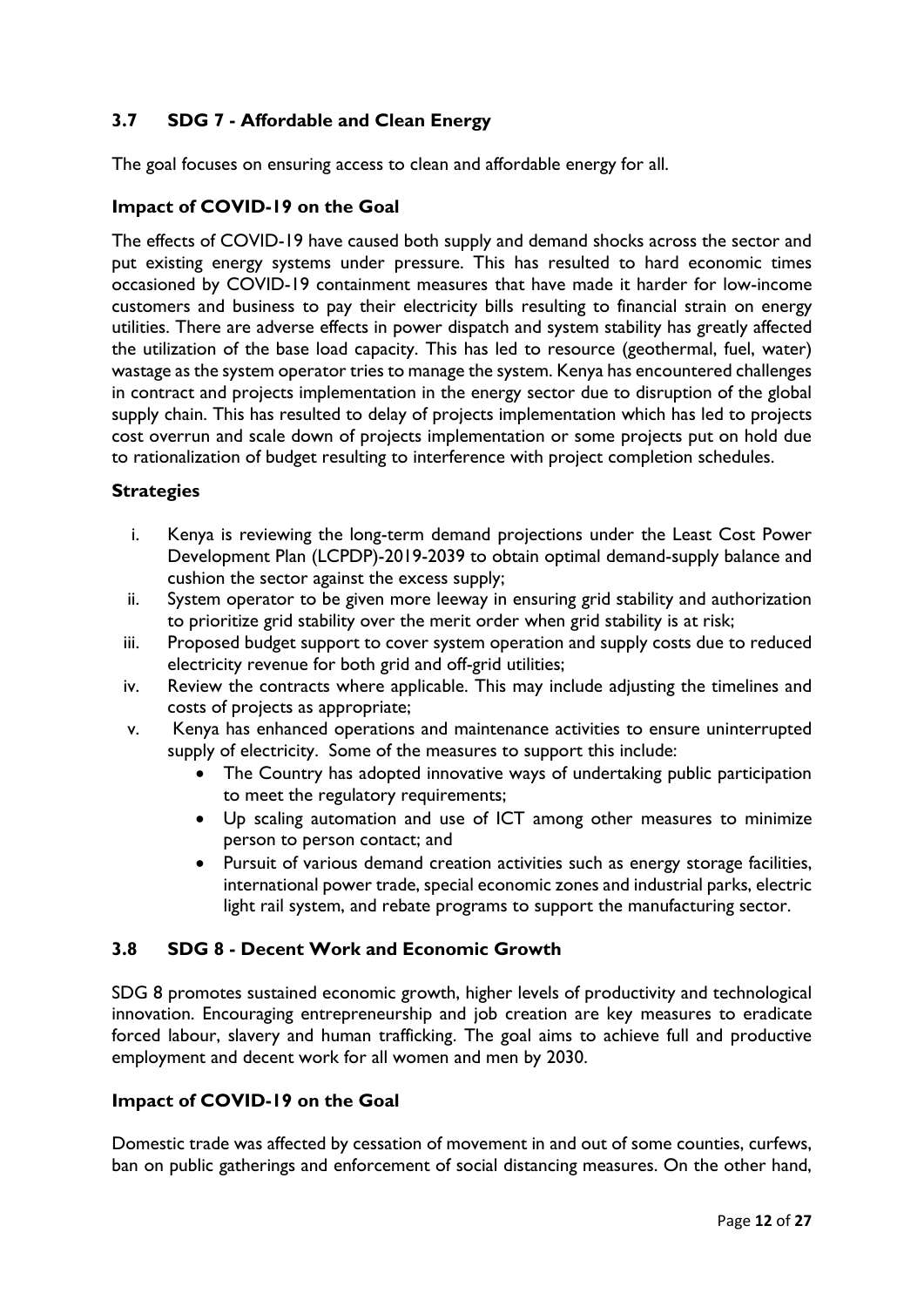cross border restrictions and limitations in international passenger travel to contain the spread of the disease resulted in closure of businesses and decline in both domestic and international trade.

The Labour and Employment sector of the economy has also been severely affected by the adverse effects of the COVID-19 pandemic. The Pandemic is affecting the health of the workers and exposing more Kenyans to unemployment and underemployment. The Pandemic has further affected the quality of work in the Country and resulted to major shifts in the job market. These include; working from home; teleworking; emergence of new jobs and elimination of others. Quarterly labour force survey 2020 indicates that in quarter 1 2020 (January-March), just before COVID-19 pandemic, total employment in the Country was estimated at **17.5 million.** This however dropped to **15.9 million** in quarter 2 2020 translating to a loss of **1.7 Million jobs**. Unemployment rate in Kenya also doubled to **10.4** percent during this period.

Major sectors of the economy have been hit hard by the Pandemic in terms of job losses. These include: tourism and hospitality; agriculture (horticulture and floriculture); manufacturing; wholesale and retail trade; transport especially aviation; Education and the informal sector, which employ the highest number of workers in the Country. Some employees in these sectors have suffered salary cuts; temporary layoffs which have gone on for months; while others been on unpaid leave.

### **Strategies**

- i. Improving Liquidity of SMES;
- ii. Profiling of emerging skills in the Labour Market;
- iii. Establishment of Job Centres in counties to act as a one-stop-shop on all matters relating to employment;
- iv. Establishment of the proposed Unemployment Insurance Fund to provide short term relief to members and their dependents arising from loss of employment/ livelihood through circumstances not of their own making; and
- v. Business Turnaround Solutions Programme (BTSP). The Programme will target businesses that have been affected by the pandemic and have either closed or are struggling to remain afloat with an aim of saving at least 30,000 jobs. The targeted sector will include Manufacturing especially within the Export Processing Zone; Tourism (Hotel), SMEs and Agriculture.

## <span id="page-15-0"></span>**3.9 SDG 9 - Industry, Innovation and Infrastructure**

The focus of Goal 9 is to develop efficient and effective infrastructure, which is a key enabler for other sectors. It further aspires to modernize existing infrastructure facilities and innovation to create more wealth and employment.

## **Impact of COVID-19 on the Goal**

The COVID-19 global pandemic has presented unprecedented disruption on transport sector. The sector has witnessed significant slowdown in operations arising from the drastic measures adopted by Government to curb further spread of the disease. The Pandemic has also adversely affected the financing and implementation of major transport projects in the sector.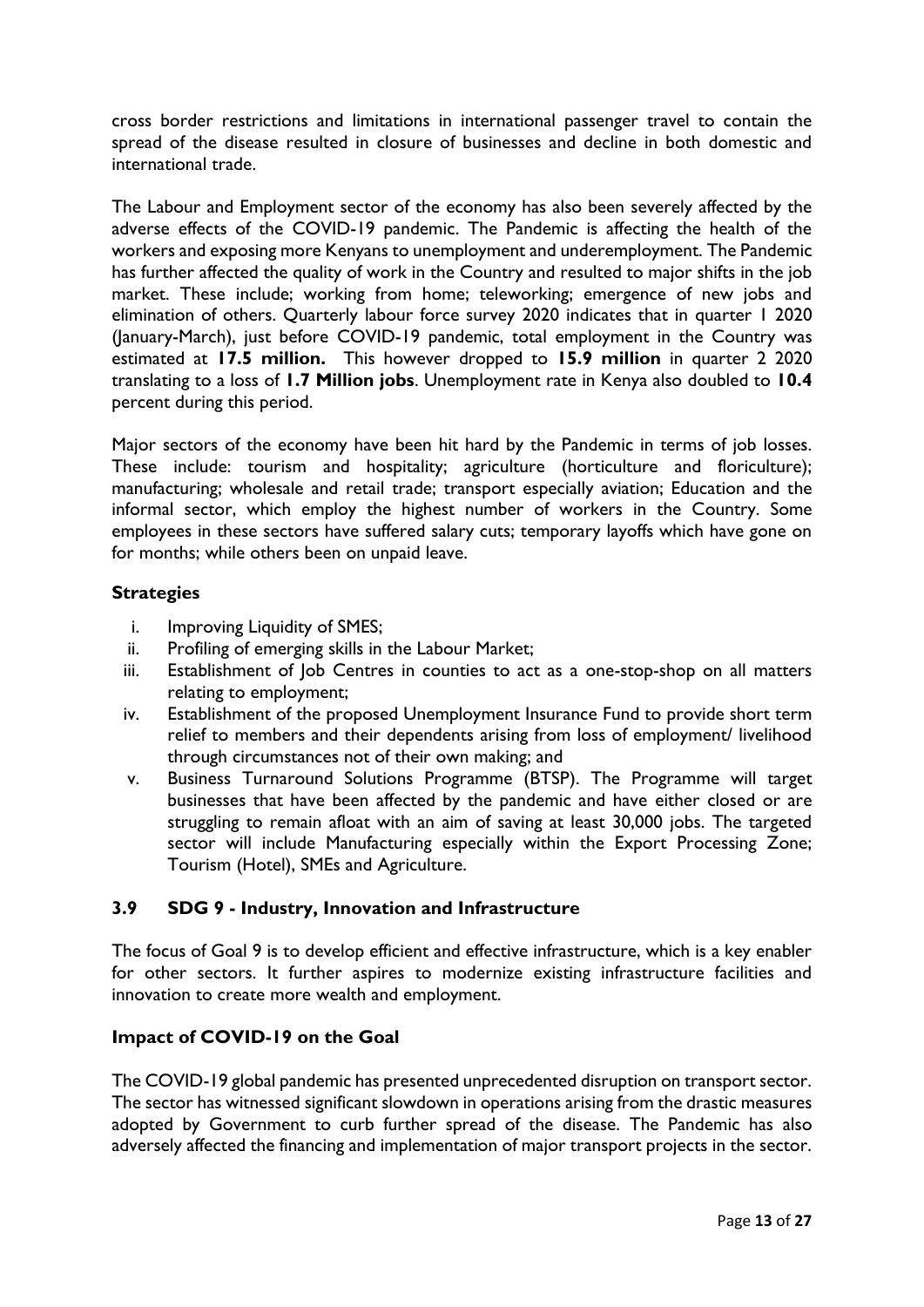The containment measures had varied adverse effects on the business ranging from; loss of revenue, increased expenditure as a result of activities put in place to fight the spread of the virus, legal challenges on current contractual obligations, delay in project implementation, reduced staff engagement, and closure of businesses.

The global approach towards containment of the disease led to the paralyzing of international air travel. The road and other means of transport have been disrupted to a considerable extent and public transport vehicles have been operating at half capacity, leading to high operation cost with some getting out of business. Such effects have led to the reduction of government revenues. With the lower revenues due to decreased economic activity and the need to accommodate emergency spending, some projects encountered funding cuts thereby derailing implementation of projects causing delays in completion.

## **Strategies**

- i. The Government is mobilizing the necessary key financial resources for implementing the transport sector projects;
- ii. The Government is seeking global partnerships for effective development and cooperations for funding and financing;
- iii. Use of technology- utilization of E-Commerce to mitigate against negative impact on quality of service delivery. Currently, most operations and planning meetings with the Sector clients are conducted virtually; and
- iv. The Government approved emergency construction of a pedestrian crossing facility across Kilindini channel and the Liwatoni Floating Pedestrian Bridge was constructed to minimise crowding in bridges.

## <span id="page-16-0"></span>**3.10 SDG 10 - Reduced Inequalities**

The Goal aims at reducing inequalities in income as well as those based on age, sex, disability, race, ethnicity, origin, religion or economic or other status within a country. The Goal also addresses inequalities among countries, including those related to representation, migration and development assistance. Further, they address the global challenges we face, including those related to poverty, inequality, climate, environmental degradation, prosperity, and peace and justice.

## **Impact of COVID-19 on the Goal**

In the ICT sector there has been increased demand of the services. The services include conducting meetings online, working from home, online money transactions, using robots in manufacturing industry, cashless payment, online shopping, e- learning and access to online work.

## **Strategies**

- i. Constituency Innovation Hubs (CIH)/ Ajira Youth Empowerment Strategy**:** the Government will increase the number of established and operational CIH from 190 to 1050 CIH country wide to support youth doing online jobs through access to free WiFi undertake dignified online works;
- ii. Ajira Digital Programme: The Government will expand the youth training on online jobs and connect over 1.3 million youths to dignified online works;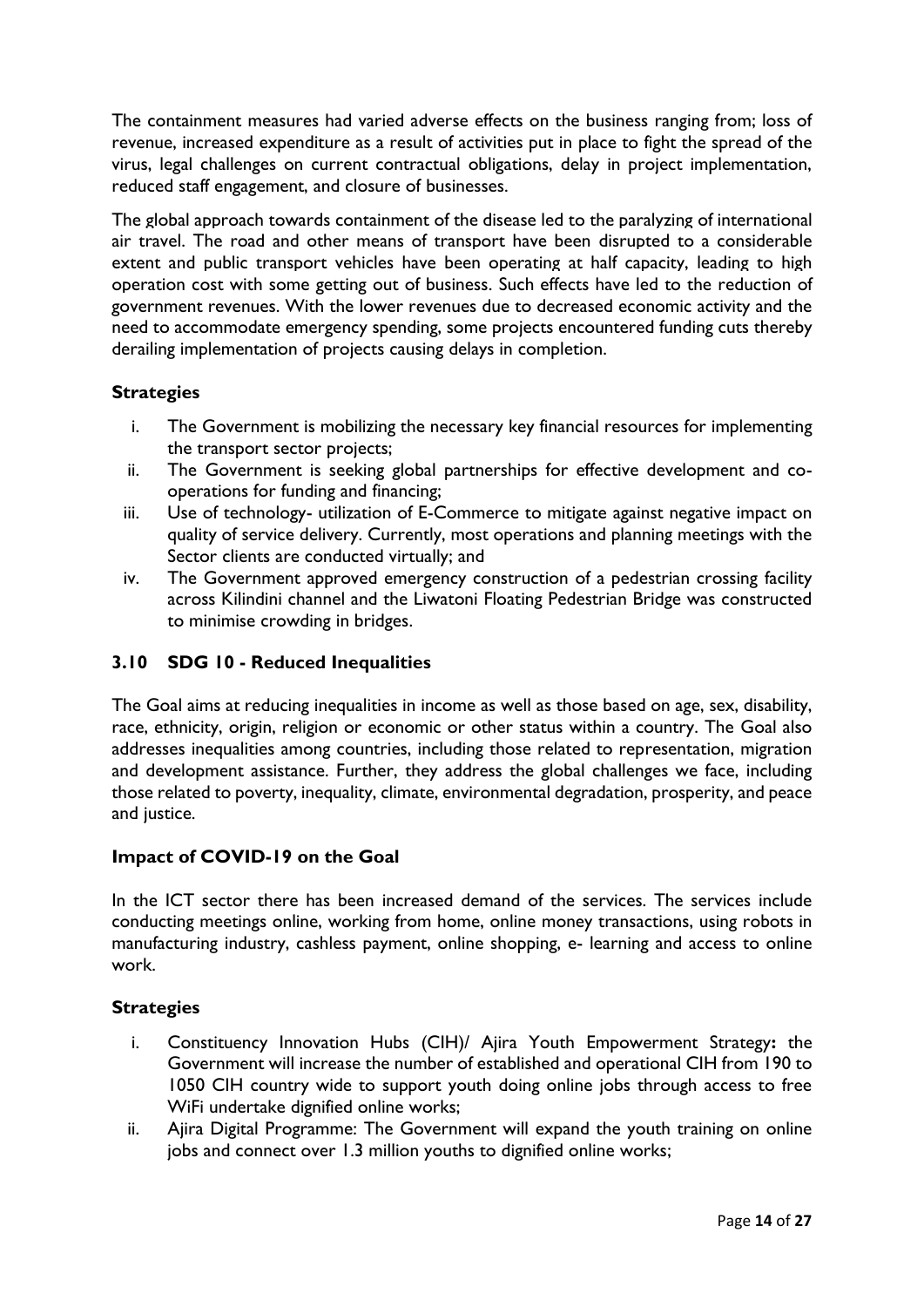- iii. Digital Literacy Programme: The Government will continue procurement and deployment of digital learning devices to support learners during this COVID-19 Pandemic. So far 1.4 million devices have been distributed to 24,000 public primary school; and
- iv. Education Broadcast Content: The Kenya Broadcasting Corporation will be supported to broadcast education content through Radio and Television in collaboration with Kenya Institute of Curriculum Development (KICD). A designated TV channel has been identified for education content.

# <span id="page-17-0"></span>**3.11 SDG 11 - Sustainable Cities and Communities**

SDG 11 aims to make cities and human settlements inclusive, safe, resilient and sustainable.

## **Impact of COVID-19 on the Goal**

Poverty levels have increased among the urban poor especially slum dwellers and Persons with Disabilities. There is also increase in construction costs for all infrastructure projects and delayed completion of projects.

## **Strategies**

- i. Engagement of youths and women through the implementation of National Hygiene Program (Kazi Mtaani initiative) to boost employment for the urban poor; and
- ii. Construction of COVID-19 compliant markets and rehabilitation of existing ones to boost trade and increase access to quality food.

# <span id="page-17-1"></span>**3.12 SDG 12 - Responsible Consumption and Production**

This Goal aims to ensure good use of [resources](https://en.wikipedia.org/wiki/Resource), improving energy efficiency, sustainable [infrastructure](https://en.wikipedia.org/wiki/Infrastructure), and providing access to basic services, green and decent jobs and ensuring a better quality of life for all.

## **Impacts of COVID-19 on the Goal**

There is increased pollution of the environment from COVID-19 waste such as face masks, increased production costs and breakdown of transportation links and distribution mechanisms between suppliers, producers and customers which resulted to increase in demand for essential services.

#### **Strategies**

- i. Awareness-raising on hygiene measures through production of guidance documents, information posters, radio bulletins (rural communities) and text messages to those with mobile phones;
- ii. Production of guidelines for workers in different sector; and
- iii. Formulation of adequate institution and operational policies for overcoming the production losses and improving the consumption pattern which would further boost economic recovery from COVID-19.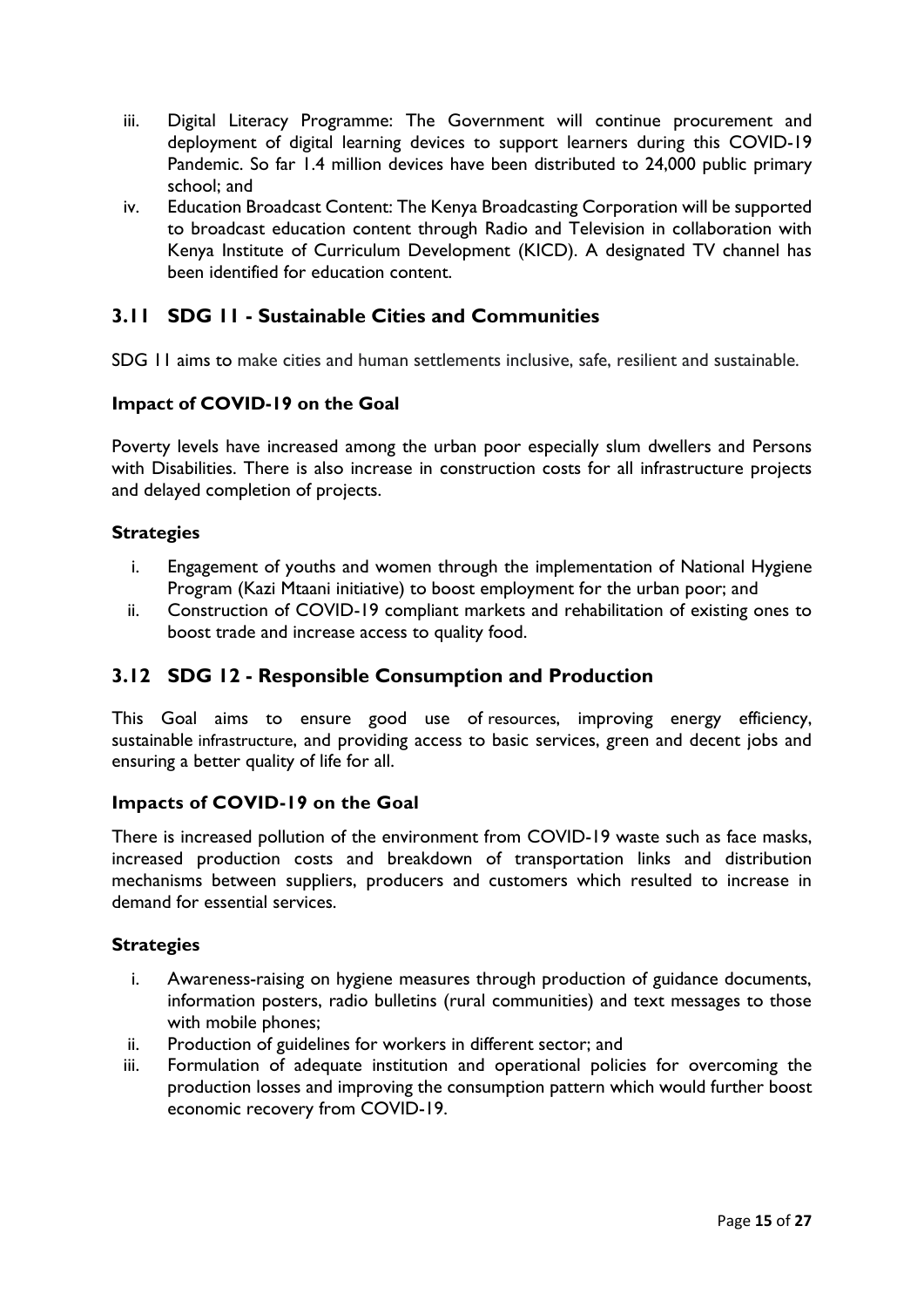# <span id="page-18-0"></span>**3.13 SDG 13 - Climate Action**

Goal 13 focuses on taking urgent action to combat climate change and its impacts through limitation of global warming to way below 1.5 degrees to ensure more sustainable and equitable societies. It also aims at enhancing the nationally determined contributions by 2020 which is in line with reducing greenhouse gas emissions to net zero by 2050. Kenya has been on track in combating climate change but there is still need to strengthen the resilience and utilize immerse opportunities together with right policies to ensure we have environmentally sustainable and climate resilient economies and communities, and also help in the economic recovery from the effects of COVID-19 Pandemic.

### **Impacts of COVID-19 on the Goal**

There is increased amount of plastic waste, suspension of reusable items in stores and mixing of infectious waste such as gloves and masks with other wastes leading to exposure to transmission. The overall reduction in human activity such as the [decline in planned travel](https://en.wikipedia.org/wiki/Economic_impact_of_the_COVID-19_pandemic#Transportation) has caused a large drop in [air pollution](https://en.wikipedia.org/wiki/Air_pollution) and [water pollution](https://en.wikipedia.org/wiki/Water_pollution) in Kenya. The Pandemic has also led to a decline in industry supply chains, reducing demand for commercial activities that exploit natural resources. There is reduced ecotourism rates that are crippling many organizations worldwide that rely on human visitors to feed and care for their animals. Pollution from improperly disposal of single use COVID-19 protective gear [also seems to be increasing](https://brill.com/view/journals/ab/aop/article-10.1163-15707563-bja10052/article-10.1163-15707563-bja10052.xml) the Country pollution problem.

## **Strategies**

- i. Proper management of hazardous COVID-19 waste to minimize long-term risks to human and environmental health;
- ii. Good governance and policy formulation in the emergency management cycle to respond to evidence-based recovery from COVID-19;
- iii. Enhance PPEs waste collectors to curb the spread of COVID-19;
- iv. Examining the existing treatment and disposal options for infectious waste management and promote the best available options to mitigate transmission risks;
- v. Sensitization to increase awareness on source segregation and proper storage such as including double-layer bag use, coloured bag use, specific bag distribution and labelling; and
- vi. Discourage use of single use plastic products and encourage use of cloth masks as per World Health Organization (WHO) guidelines.

## <span id="page-18-1"></span>**3.14 SDG 14 - Life below Water**

SDG 14 focuses on life below water. Specifically, the Goal focus on oceans, seas and marine resources for sustainable development. [Oceans](https://en.wikipedia.org/wiki/Ocean) and [fisheries](https://en.wikipedia.org/wiki/Fishery) support the global population's economic, social and environmental needs. Oceans are the source of life for the planet and the global climate system regulator. They are the world's largest ecosystem, home to nearly a million known species. Oceans cover more than two-thirds of the earth's surface and contain 97 Percent of the planet's water. They are essential for making the planet liveable. [Rainwater,](https://en.wikipedia.org/wiki/Rainwater) [drinking water](https://en.wikipedia.org/wiki/Drinking_water) and climate are all regulated by [ocean](https://en.wikipedia.org/wiki/Ocean_temperature)  [temperatures](https://en.wikipedia.org/wiki/Ocean_temperature) and [currents.](https://en.wikipedia.org/wiki/Ocean_current) Over 3 billion people depend on marine life for their livelihood. However, there has been a 26 percent increase in [acidification](https://en.wikipedia.org/wiki/Ocean_acidification) since the [industrial revolution.](https://en.wikipedia.org/wiki/Industrial_revolution)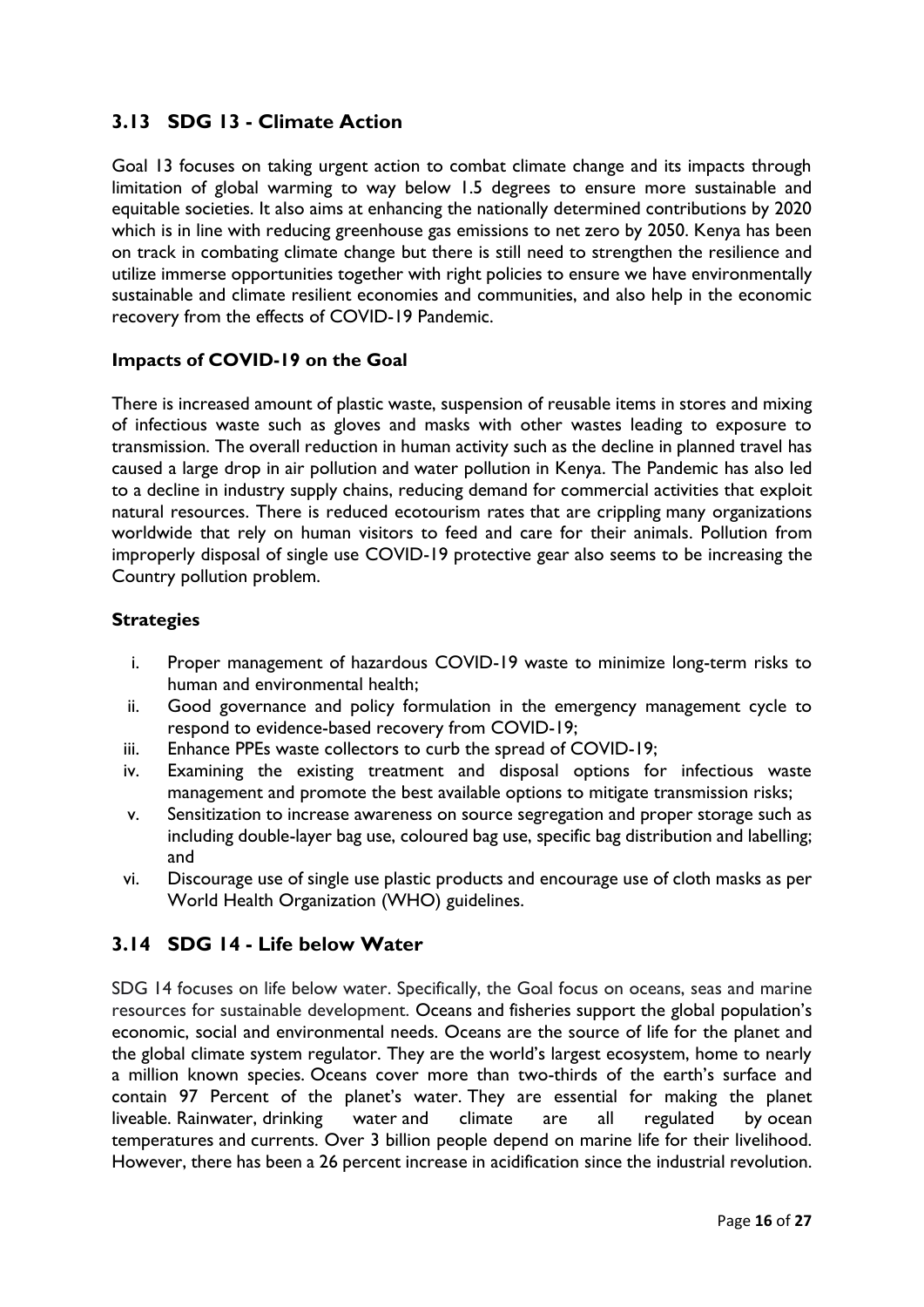Effective strategies to mitigate adverse effects of increased [ocean acidification](https://en.wikipedia.org/wiki/Ocean_acidification) are needed to advance the sustainable use of oceans. Kenya has good progress towards the achievement of the goal as highlighted in the 2020 VNR.

## **Impacts of COVID-19 on the Goal**

Reduced fishing activities, marketing of fish affected by closure of markets, distribution of inputs (seed, feed and labour) disrupted, closure of hotels and restaurants affected demand and consumption, demand for processed fish and fish products increased, negative effects to the environment (water pollution) by the disposal of personal protection equipment's (face masks, hand gloves), increase in transport costs as a result of closed and restricted boarder, delays in custom and health inspections and COVID-19 has slowed down the implementation of projects.

### **Strategies**

- i. Designating Fishers, processors and distributors as 'essential workers';
- ii. Development of protocols and guidelines to facilitate the operations of agricultural/fisheries input providers, producers, traders, processors and consumers in the food supply chains;
- iii. Support for research on the impact of COVID-19 pandemic on fisheries;
- iv. Prioritizing the most vulnerable in programmes and projects;
- v. Blended online and in-person activities to actualize projects; and
- vi. Economic incentives.

# <span id="page-19-0"></span>**3.15 SDG 15 - Life on Land**

SDG 15 focuses on conservation and sustainable use of forests, other terrestrial ecosystems and biodiversity, including halting desertification and land degradation and combatting illegal trade in endangered species. The Goal is one of the more ambitious and wide-ranging SDGs because many of the targets, inspired by and aligned with the Aichi Targets, have 2020 as the year of achievement, and wide-ranging because it encompasses all types of land based ecosystems and biodiversity.

The indicators in this Goal draw heavily from the Biodiversity Indicators Partnership, which has focused on indicators towards the 2011-2020 Strategic Plan for Biodiversity for the seven biodiversity related conventions.

### **Impact of COVID-19 on the Goal**

COVID-19 Pandemic has led to increased deforestation, reduced revenue in tourism, illegal mining and wildlife poaching.

#### **Strategies**

- i. Rehabilitation and protection of water towers and catchment areas;
- ii. Forest Conservation and Management programme to increase forest cover;
- iii. Encouraging tree planting including public institutions to contribute towards achievement of 10 percent forest cover;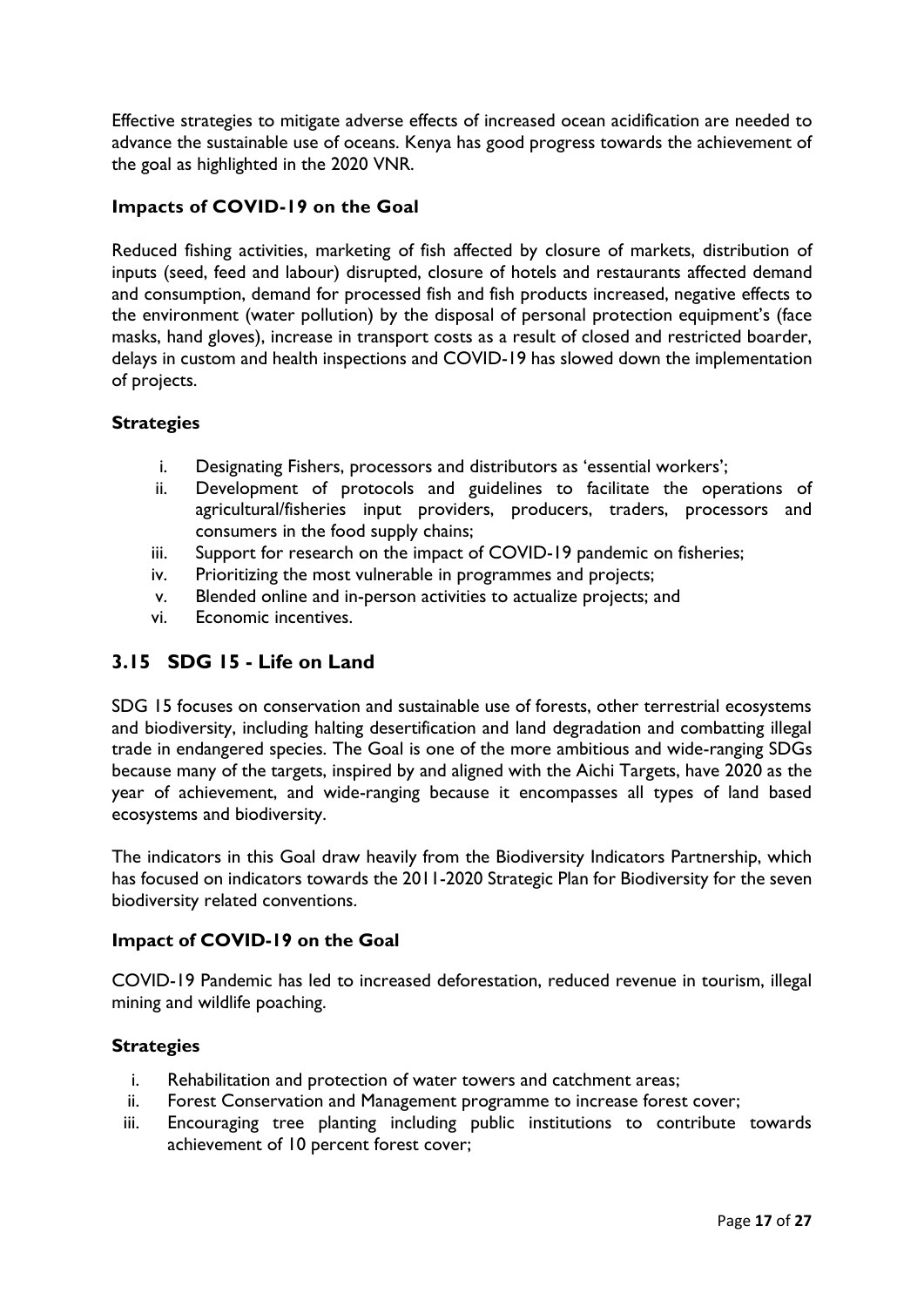- iv. Construction/ rehabilitation of wells, water pans and sand dams which hold water all year round in the ASAL areas;
- v. Forest research and development programme: through developing latest forest research technologies, production and distribution of tree seedlings, developing new tree products, incubating new tree products and linking them with small and medium businesses, and building capacity for enhanced forestry research;
- vi. Land Reclamation Programme: Increase area of reclaimed land by 50,000 ha by 2022;
- vii. Enhance community/ household irrigation; and
- viii. Put in place flood mitigation and control measures.

# <span id="page-20-0"></span>**3.16 SDG 16 - Peace, Justice and Strong Institutions**

Goal 16 aims at promoting peaceful co-existence by reducing all forms of violence, strengthening the rule of law, reducing the flow of illicit arms, and working with communities to find lasting solutions to conflict and insecurity. These are considered as key elements in promoting peaceful coexistence thereby promoting sustainable development.

Peace, justice and strong institutions have been acknowledged as important enablers for sustainable development. To this end, the Government has made large investments in the security sector. Progress has been made in on the seized, found or surrendered arms whose illicit origin or context has been traced or established by a competent authority in line with international instruments.

### **Impact of COVID-19 on the Goal**

The outbreak of COVID-19 has negatively impacted the security sector. The measures put in place by the Government to cope with the Pandemic have resulted in massive unemployment, high poverty levels leading to increased insecurity incidences particularly petty crime and tension due to loss of livelihoods.

#### **Strategies**

- i. Facilitation of interfaith dialogue in the local communities as well as involvement of local leaders to mediate conflicts cases among families and communities;
- ii. Building capacity of law enforcement officers through online training to restore trust between the police officers and the public; and
- iii. Recruitment and training of additional security personnel will also help in increasing the police population ratio thereby ensuring adequate protection of people and property.

# <span id="page-20-1"></span>**3.17 SDG 17 - Partnership for the Goals**

SDG 17 is on "partnerships for the goals" and involves strengthening the means of implementation and revitalizing the global partnership for sustainable development. The SDGs can and will only be realized with strong inclusive and sustainable partnerships and cooperation between governments, private sector, civil society, and communities. In addition, the essential links and cross partnerships between SDGs are key to a better future, especially in the context of COVID-19 pandemic that has presented unprecedented challenges, reversing decades of development, and causing global recession since the great depression. This means that strengthening partnerships and securing the next 10 years of collaboration for sustainable development and strong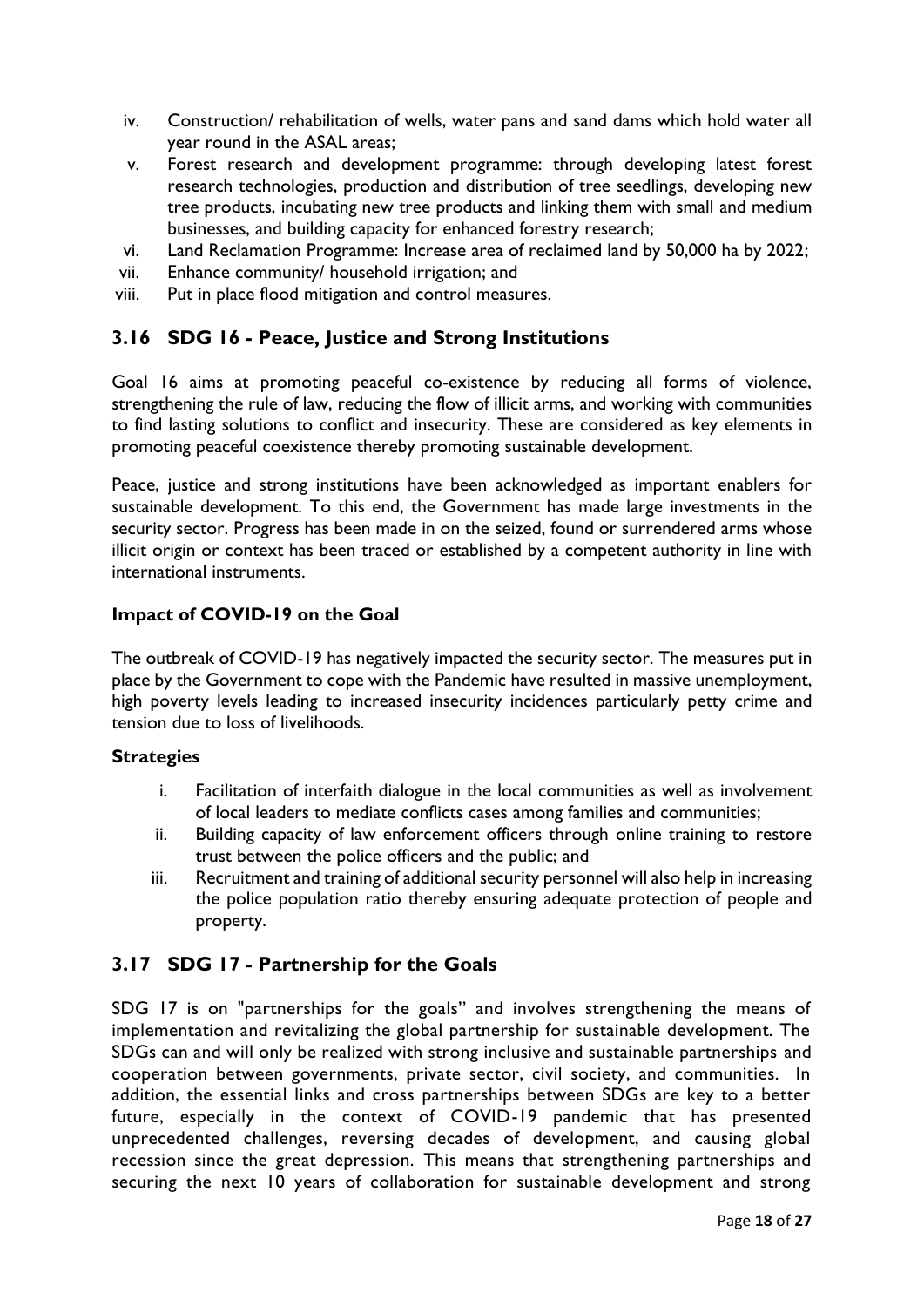international cooperation is needed now more than ever to ensure that countries have the means to recover from the Pandemic, build back better and achieve the SDGs.

## **Impact of COVID-19 on the Goal**

Global Goal 17 was designed to strengthen the means of implementation of the SDGs and build stronger local and global multi-stakeholder partnerships and bring together national governments, the international community, civil society, the private sector and other actors to realize the SDGs. However, all of these actors are threatened by the current public health emergency caused by COVID-19 Pandemic. This, therefore, places a strong case for enhanced partnerships at national, regional and multilateral levels to manage and mitigate effects of the Pandemic.

## **Strategies**

Kenya supports mutually beneficial African cooperation and in bilateral and multilateral partnerships at the global level. Properly coordinated multilateral and regional initiatives are critical in achieving Kenya's national transformative agenda and in furthering the global discourse on post-COVID-19 sustainable development.

In this regard, partnerships have been built around: mobilization of requisite resources; research and development of vaccines; and monitoring the pandemic situation in different countries through Kenyan Missions abroad and other diplomatic channels to inform the gradual opening up of political, economic and social engagements.

To enhance coordination of multilateral and regional collaboration initiatives to address the Pandemic and support economic recovery, the Government has deployed the following strategies:

- i. Continued advancement of economic and commercial diplomacy through virtual and in person meetings;
- ii. Consolidating and voicing the position of developing countries at various multilateral forums and the UN Security Council, including advancing the need for stronger international partnerships in fighting COVID-19;
- iii. Discussion with the Paris Club and other Development Partners on the Debt Service Suspension Initiatives (DSSI) and debt swaps to enable adequate planning for debt repayments and improve fiscal and liquidity challenges caused by the pandemic;
- iv. Continued engagements with the UN system, International Organizations, and other Development Partners on resource mobilization for development financing; and
- v. Provision of incentives to tap Diaspora resources for investment in key sectors of the economy such as health, ICT, digital infrastructure, housing, education and manufacturing, and in clean energy and green projects.

## <span id="page-21-0"></span>**Sustainable Development Goals Acceleration**

The breadth of 2030 Agenda implies, more than ever, a need to go beyond silos and take an integrated approach to development interventions. Realization and taking into account the inter-linkages and integrated nature of SDGs cannot be gainsaid and it is in this spirit and the recognition that we are in the last decade of SDGs and notwithstanding effects of COVID-19 Pandemic, that the Government, in partnership with all stakeholders will develop an acceleration strategy for SDGs. This roadmap to accelerate progress at both the national and county levels will focus on those SDGs currently seen as unlikely to be achieved by 2030.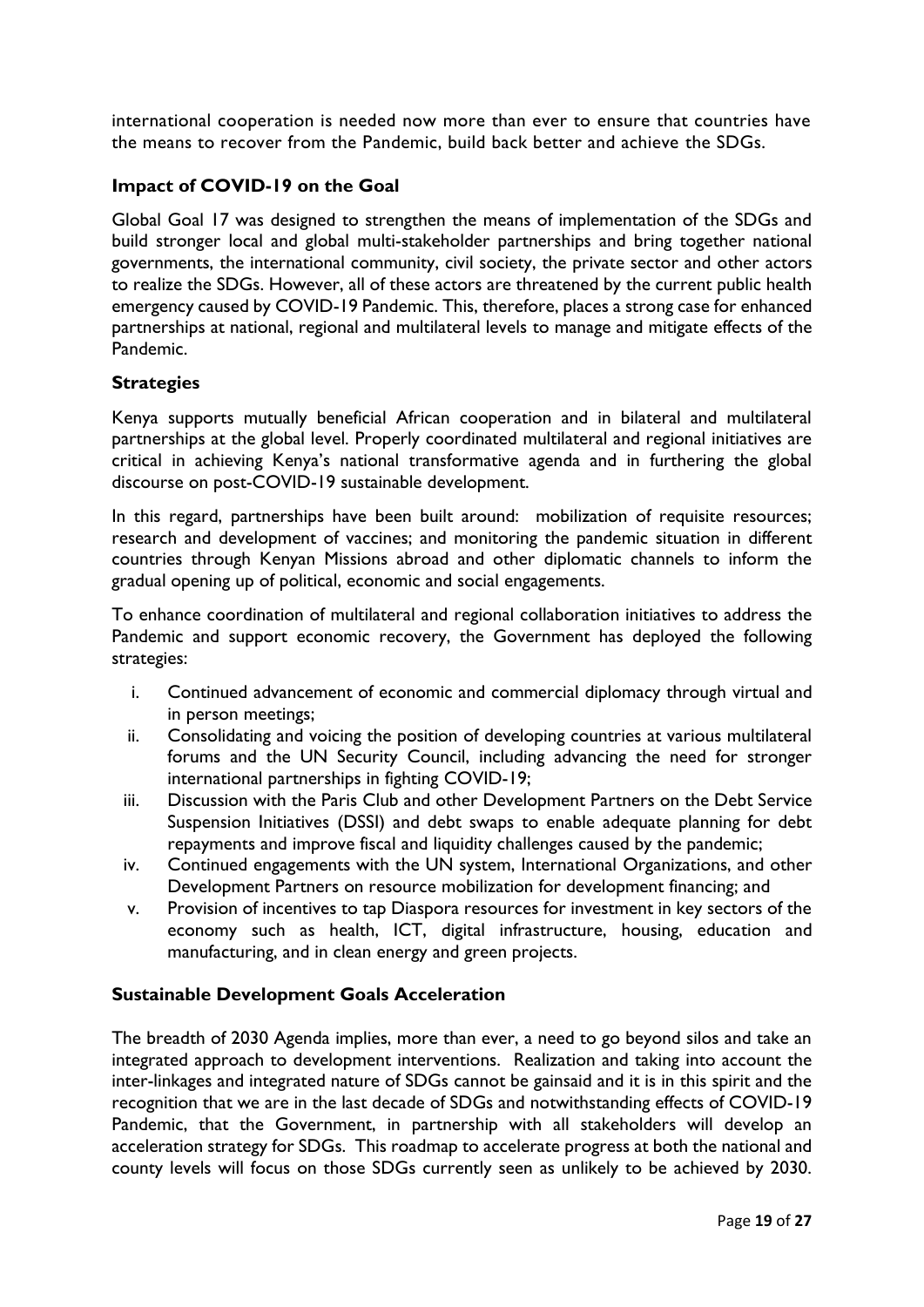Further, SDGs acceleration strategy will provide national and county stakeholders with a systematic approach to identify and analyse bottlenecks that are causing SDGs to veer offtrack or to advance too slowly. In addition, the strategy will generate shared diagnostics, and recommend comprehensive, collaborative and focused actions, based on prioritized 'acceleration' solutions.

The strategy will identify and analyze the connections and synergies across the goals and highlight how action in one area draws dividends in others and what the trade-offs are, and this will take us forward more quickly across a broader range of interlinked goals. Leveraging on SDG Accelerator and Bottleneck Assessment (ABA) tool, the Government will identify catalytic policy and/or programme areas or 'accelerators' that will trigger positive multiplier effects across SDGs and targets, and solutions to bottlenecks that impede the optimal performance of the interventions that enable the identified accelerators. This will entail a five-step process that will include:

- vi. Step 1: Identifying 'accelerators' and drivers that enable progress across SDGs, and the national development goals.
- vii. Step 2: Identifying and prioritizing interventions that drive progress on the accelerator.
- viii. Step 3: Identifying and prioritizing bottlenecks to acceleration.
- ix. Step 4: Identifying and prioritizing bottleneck solutions; and
- x. Step 5: Preparation of an implementation and monitoring plan for bottleneck solutions as well as an accountability matrix, a resource plan and an implementation scorecard.

As a Government's priority, this will be done within a period of six months.

The overall objective of SDGs acceleration strategy will be to accelerate progress on the lagging SDGs in Kenya. More specifically, the strategy will:

- xi. Identify the synergies of the goals and targets to accelerate progress on the lagging SDGs;
- xii. Identify bottlenecks which impede progress on particular SDGs;
- xiii. Address data gaps to support the "leave no one behind" principle of 2030 Agenda;
- xiv. Enhance the application of evidence-driven integrated policy programming to advance implementation of SDGs across all the pillars of sustainable development;
- xv. Strengthen coordination mechanisms for implementation and monitoring of SDGs to ensure a whole of government and society approach to SDGs implementation and monitoring; and
- xvi. Enhance the role of National Assembly, county assemblies and key stakeholders in SDGs implementation, monitoring, evaluation and reporting.

## <span id="page-22-0"></span>**4.0 Science, Technology and Innovation as an Enabler of the SDGs**

The 2030 Agenda positioned Science, Technology and Innovation (ST&I) as a key means of implementation of the SDGs. Member States committed to adopt ST&I strategies as integral elements of the national sustainable development strategies. The ST&I players can help drive progress on the SDGs in multiple ways which include:

- i. Advising on challenges related to SDGs;
- ii. Providing indicators for monitoring progress of projects and programmes;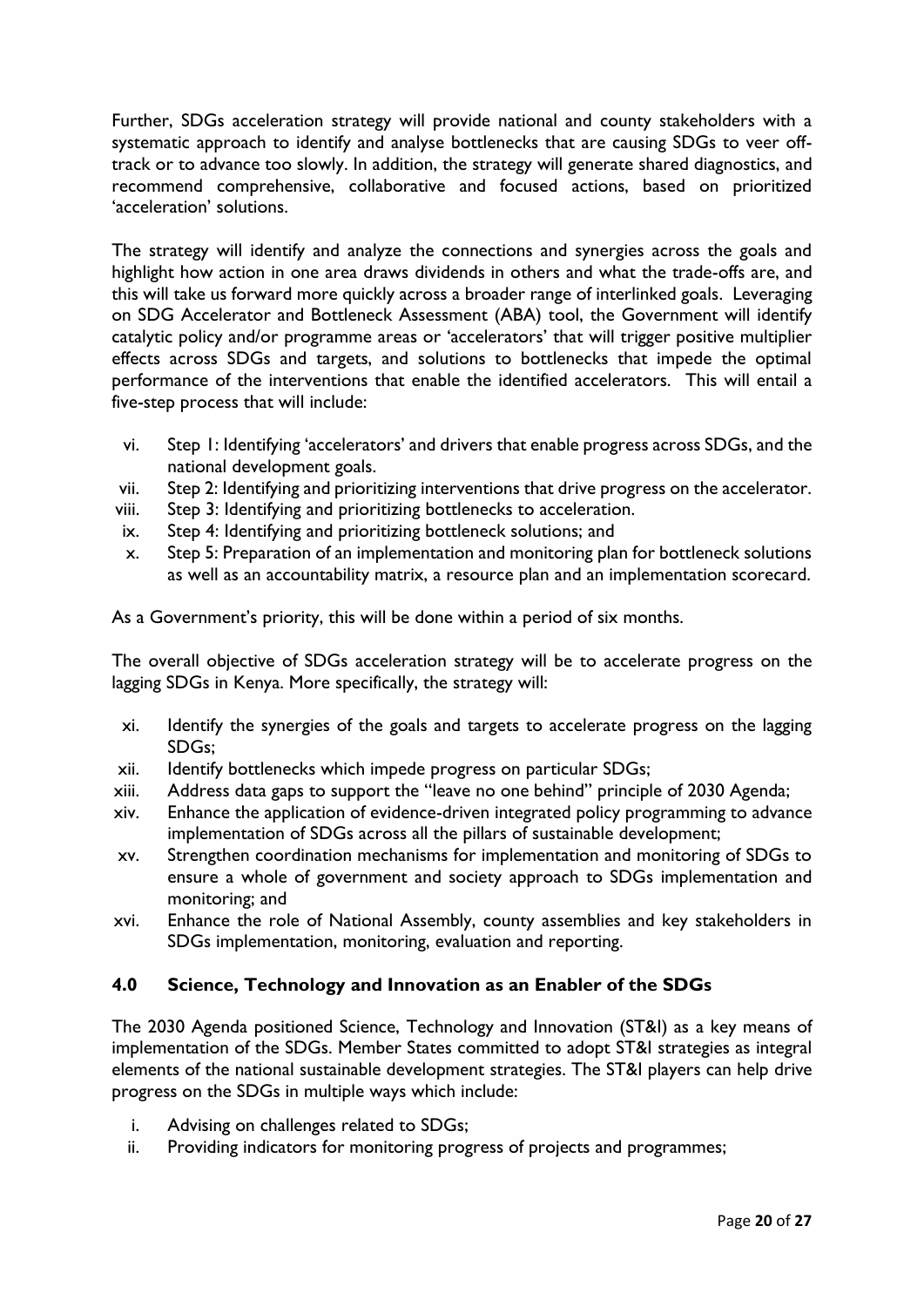- iii. Advising on relevant policies and actions essential in pushing the SDGs Agenda forward;
- iv. Searching for innovative solutions to various challenges faced in the implementation of the SDGs; and
- v. Ensuring every country has a robust science-policy interface.

ST&I plays a critical role in enhancement of all aspects of the economy. Indeed, it is a critical enabler in fast-tracking the achievement of international, regional and national goals. All of the 17 SDGs require scientific innovations and solutions in one way or the other in order to be achieved but more so the SDGs on: Health; Water and Sanitation; Affordable and Clean Energy; Industry, Innovation and Infrastructure; Climate Action and Life below Water.

The recognition that ICT can be used to accelerate the eradication of poverty has encouraged Kenya to embrace ICT in SDGs related activities. Below are some of the areas where ICT is being used to accelerate the achievement of the SDGs:

- i. Improving agricultural livelihoods and economic development through automated Market Information System (MIS) improves collection, processing and dissemination of market information on real time basis;
- ii. Improving the quality and access to healthcare by using mobile phone that allows one to save, send and spend funds for medical treatment covering the uncovered especially the low income earners(M-TIBA);
- iii. Ensure access to quality education through the Digital literacy programme to make teaching and learning processes more effective for teachers and pupils in primary schools by providing an alternative platform for accessing curriculum support materials;
- iv. Establishing hotlines improving reporting by victims of GBV and the public;
- v. LVCT one2one youth 1190, Kimbilio GBV 1193, Child line Kenya 116, and Police 999 and 112 to achieve Gender Equality and empower all Women and Girls;
- vi. Digitalised e-water portal to improve data collection and information management for effective planning and decision-making in the water sector to improve quality of access to water;
- vii. Use of Mkopa Solar product that enable off-grid communities to leap from using nonrenewable energy to affordable and sustainable practices, while cutting down on pollution. It combines embedded GSM + mobile payments to revolutionise asset financing in emerging markets to ensure access to affordable, reliable, sustainable and modern energy for all. The use of digital money platforms e.g. MPESA to pay power bills is on the rise;
- viii. Mobile money has led to near complete financial inclusions, increased credit availability to small traders through digital platforms, thereby reducing costs associated with mobility and processing of credit further eased business across distant physical locations and thereby increasing employment opportunities;
- ix. Government's Ajira Digital online work programme which increases participation in online work and reduce unemployment for youth; and
- x. Mobile phone data collected in several landing sites at the Coast, where fisheries, Kenya Marine and Fisheries Research Institute (KMFRI) and Kenya Fisheries Service (KeFS) officers submit data directly to the KeFS database to facilitate efficient fish data collection for planning and informed decision-making.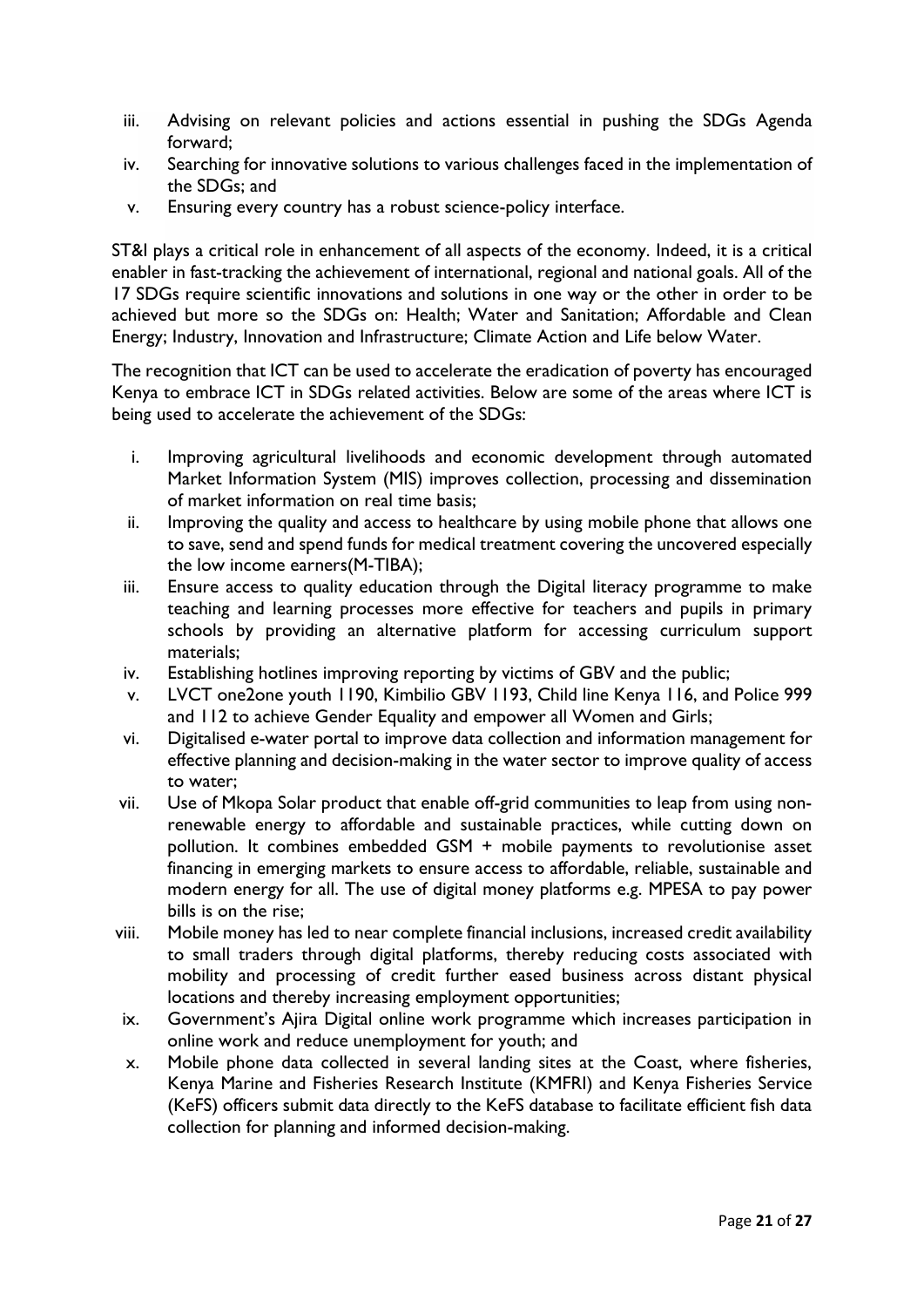## <span id="page-24-0"></span>**5.0 Conclusion and Way Forward**

The adoption of the 2030 Agenda for Sustainable Development in September 2015 was a pivotal moment in articulating a new collective vision for development - a plan of action for people, planet, prosperity, peace and partnership and sets a vision for wealth creation, achieving sustainable development and leaving no one behind. At its core, therefore, is the integrated and indivisible nature of 17 SDGs, which balance the three dimensions of sustainable development that is economic development, social development and environmental sustainability. However, the breadth of the 2030 Agenda for Sustainable Development imply, more than ever, the need to go beyond silos and take an integrated approach to development interventions. Undeniably, the inter-linkages and integrated nature of SDGs is imperative in ensuring that the purpose of the Agenda is realized.

The principles of sustainable development are the same as those of Kenya's national development agenda and, therefore, SDGs implementation in Kenya is hinged on the planning processes at the National and County levels. At the sector level, SDGs have been mainstreamed in sector plans, strategic plans and annual performance contracts, whereas at the County level, SDGs have been mainstreamed in CIDPs. Besides, SDGs have become an integral part of county performance contracts and have informed performance contract design and target setting for county officers.

Going forward, the Government of Kenya is fully committed to the implementation of SDGs as demonstrated by various initiatives under the auspices of 'leaving no one behind'. So as to do this and taking cognizance of socio-economic impact of COVID-19 Pandemic, as well as fiscal constraints, the Government will undertake the undermentioned in the short, medium and long terms. In the short-term the Government will:

- i. Fast track implementation of programmes and projects under the "Big Four" agenda to enhance food and nutrition security; achieve universal healthcare; provide affordable housing; and support growth of manufacturing sector for job creation;
- ii. Maintain macroeconomic stability, ensure financial sector stability development as well as enhance security to foster a secure and conducive business environment;
- iii. Scale up development of critical infrastructure in the Country in order to reduce the cost of doing business and ease movement of people and goods as well as promote competitiveness;
- iv. Fast track Public Private Partnership Bill 2021 as an option for closing the financing gap;
- v. Enhance investment in key economic sectors for broad based sustainable recovery by promoting agricultural transformation, growth in manufacturing, environmental conservation and water supply, stimulating tourism recovery, and sustainable land use and management;
- vi. Expand access to quality social services in health, education and appropriate social safety nets for the vulnerable population;
- vii. Support the youth, women and persons living with disability through Government funded empowerment programmes that leverages on partnerships with private sector organizations;
- viii. Support county governments through transfer of sharable revenues to strengthen their systems and capacity in service delivery;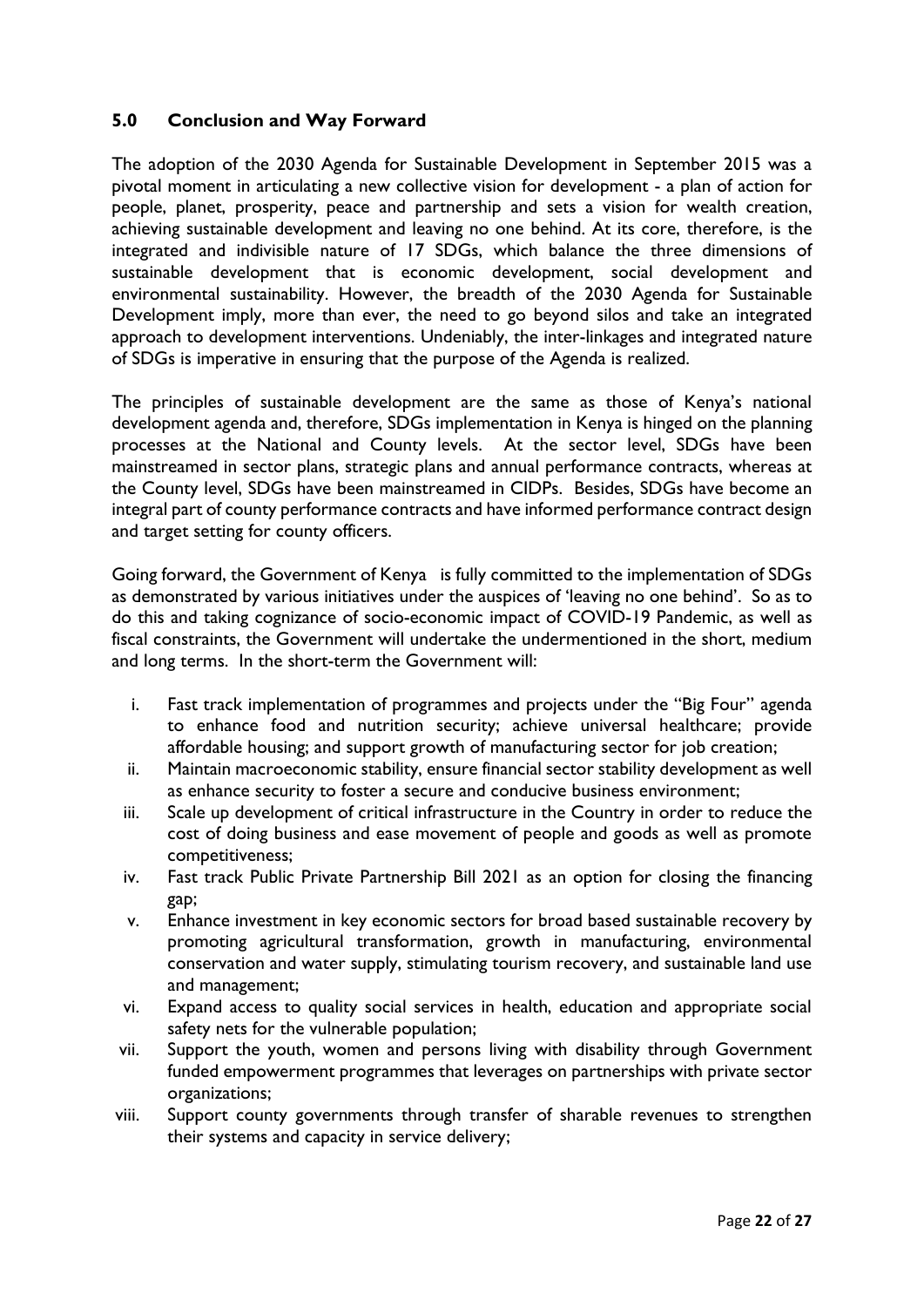- ix. Implement various policy, legal and institutional reforms, improve governance and sustain the fight against corruption in order to enhance efficiency of public service delivery;
- x. Strengthen public debt management, especially adhering to expenditure ceilings as presented so as to manage and stabilize public debt;
- xi. Enhance tax administration procedures, and in particular revenue collection so as to ease tax administration; and
- xii. Develop, with its partners the SDGs acceleration strategy.

In the medium term, the Government will:

- i. Develop MTP IV 2022 to 2027 and CIDP III, which will, among other things ensure that interventions to fast-track implementation of SDGs are incorporated;
- ii. Build resilience against climate change by adopting green growth and circular economy;
- iii. Digitalize the economy the rapid technological advancements portend great potential to catalyse economic recovery, create jobs, and improve lives and livelihoods of the people; and
- iv. Enhance various policy, legal and institutional reforms, improve governance and sustain the fight against corruption.

In the long term, the Government will:

- i. Create and operationalize a Sovereign Wealth Fund (SWF) comprising of money generated by the Government from the Country's surplus reserves. The SWF will cushion the economy and in times of pandemics like COVID-19 Pandemic as well as generate wealth for future generations; and
- ii. Start the process of developing the next vision for the Country that will be informed by other visions, such as, East Africa Vision 2050; AU Agenda 2063; and subsequent international community development agenda when the current 2030 Agenda for Sustainable Development comes to an end by 2030.

The SDGs can and will only be realized with strong inclusive and sustainable partnerships and cooperation between governments, UN, development partners, private sector, civil society, media, and communities. In addition, the essential links and cross partnerships between SDGs are key to a better future, especially in the context of COVID-19 Pandemic that has presented unprecedented challenges, reversing decades of development, and causing global recession since the great depression. Never has there been a more critical time for strengthening partnerships and securing the next 10 years of collaboration for sustainable development and strong international cooperation to ensure that countries have the means to recover from the pandemic, build back better and achieve the SDGs.

Ensuring the realization of SDGs as well as the aspirations of the Kenya Vision 2030 has not been an easy process considering the prevailing weak business environment. Moving forward and working together the policies and strategies as pointed out in this position paper on implementation of SDGs will be realized to achieve the envisaged economic recovery that will lead to improvement of the welfare of the people. The Country leadership and commitment to protection of lives and livelihoods through implementation of a host of measures have not only reduced the fatalities caused by COVID-19 Pandemic but also supported economic activities.